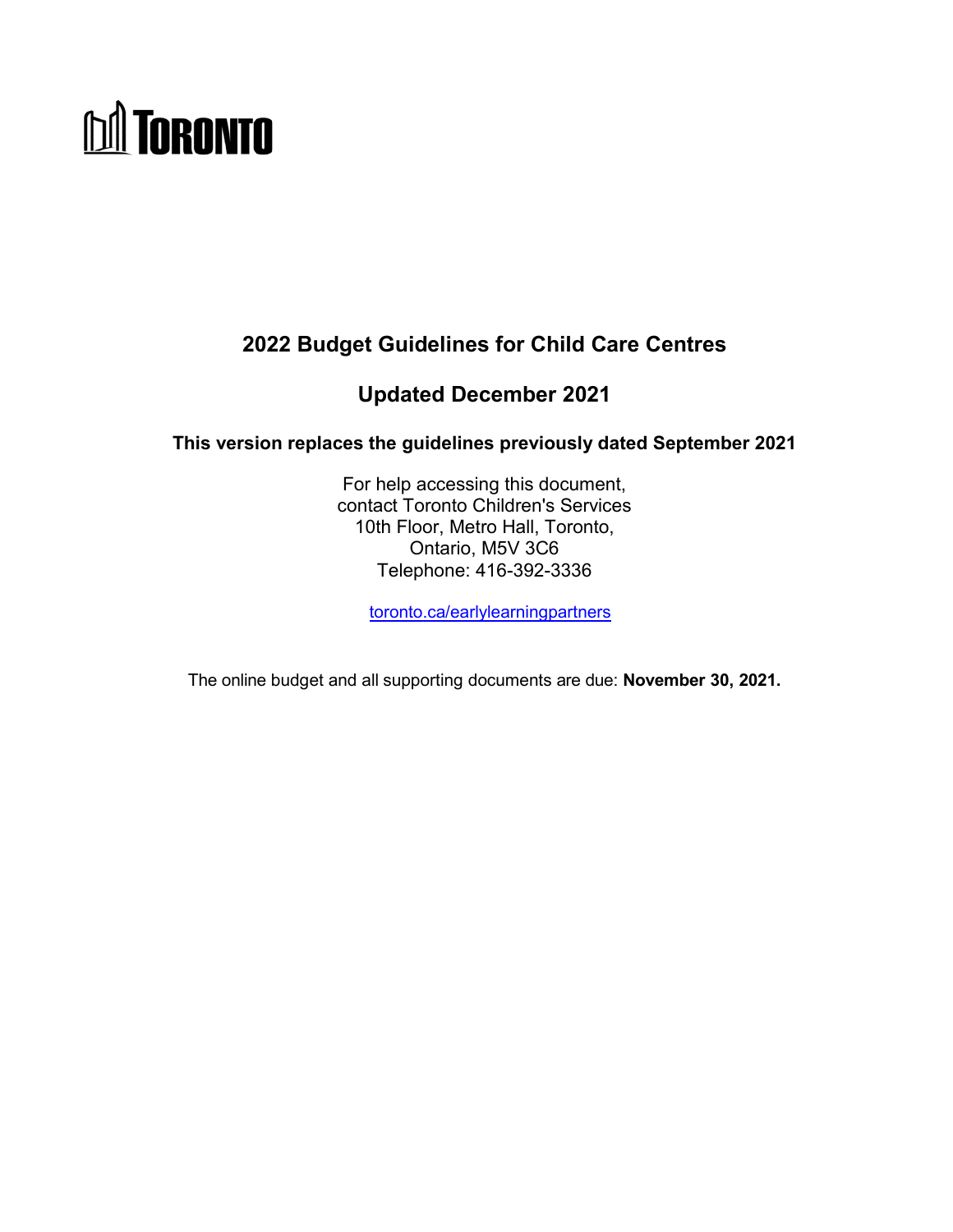# Contents

| Column A (Prior Year Approved), B (Prior Year Actuals) and C (2022 Budget) 6 |  |
|------------------------------------------------------------------------------|--|
|                                                                              |  |
|                                                                              |  |
|                                                                              |  |
|                                                                              |  |
|                                                                              |  |
|                                                                              |  |
|                                                                              |  |
|                                                                              |  |
|                                                                              |  |
|                                                                              |  |
|                                                                              |  |
|                                                                              |  |
|                                                                              |  |
|                                                                              |  |
|                                                                              |  |
|                                                                              |  |
|                                                                              |  |
|                                                                              |  |
|                                                                              |  |
|                                                                              |  |
|                                                                              |  |
|                                                                              |  |
|                                                                              |  |
|                                                                              |  |
|                                                                              |  |
|                                                                              |  |
|                                                                              |  |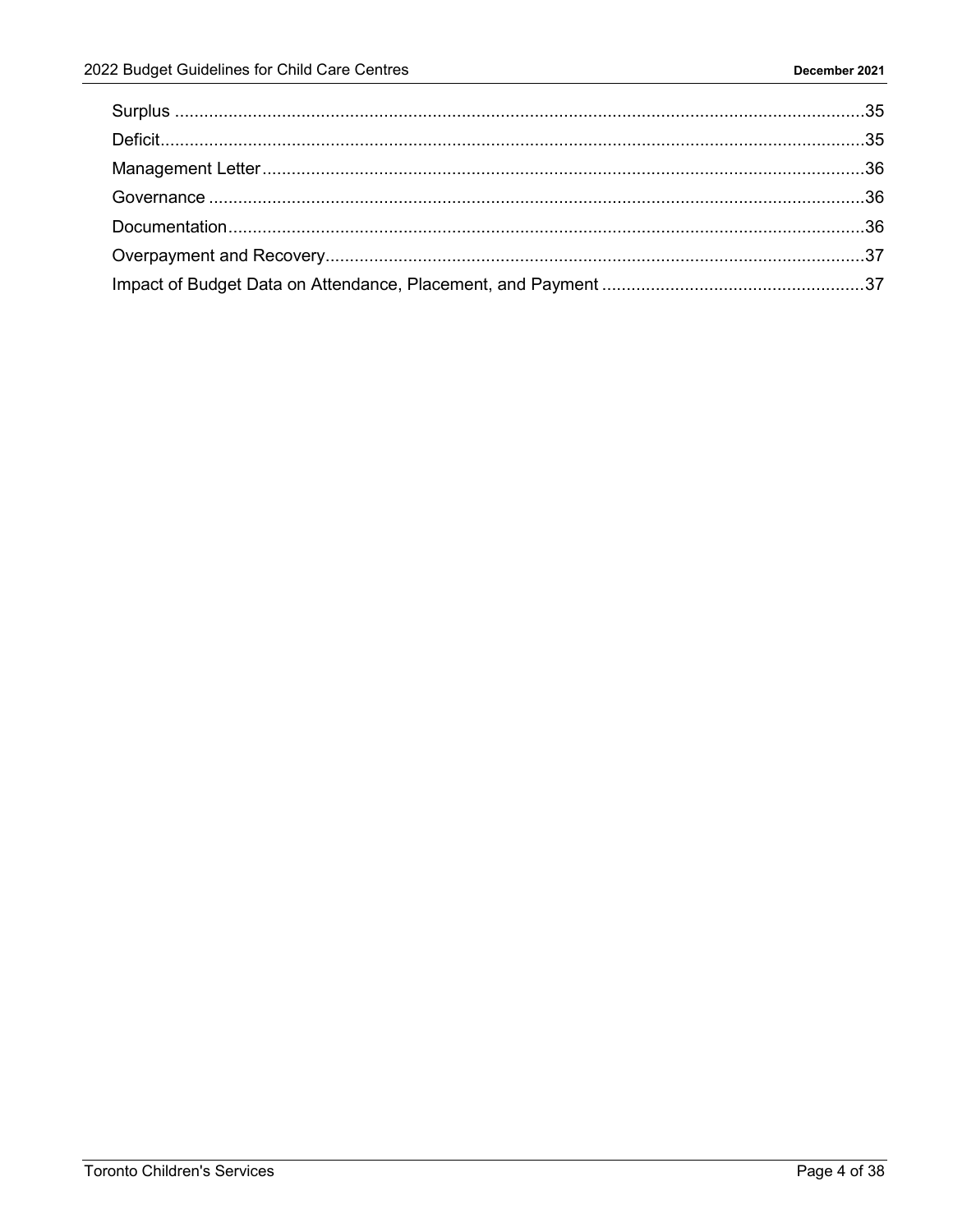## <span id="page-4-0"></span>**Purpose and Overview**

The purpose of these guidelines is to provide child care centres, with a Service Agreement for Fee Subsidy, guidance on Toronto Children's Services' (TCS) annual budget submission process and to assist agencies in completing the 2022 budget accurately. Child care centres with a Service Agreement for Fee Subsidy with the City of Toronto are required to comply with these guidelines as per the Service Agreement. Child care centres with a Service Agreement without Fee Subsidy are required to comply with applicable sections of these guidelines.

This document outlines budget submission deadlines, description of the allowable operating expenses funded by the City (and maximum funding thresholds if applicable) and describes the budget analysis conducted by TCS.

This document is updated annually to reflect current legislation, guidelines, or policies issued by the Ministry of Education or TCS. Agencies must submit a budget for each licensed child care location that receives fee subsidy funding. These guidelines provide users who prepare and submit the budget with an overview of the information that is required in the budget submission. For detailed instructions on using the online Budget App, and completing the budget submission, refer to the Online [Budget App](https://www.toronto.ca/community-people/community-partners/early-learning-child-care-partners/online-services/) Guide, available on the 'Early Learning & Child Care Partners - Online Services' web page.

#### <span id="page-4-1"></span>**Budgets and Their Use to Service Providers and Children's Services**

TCS uses the annual budgets as a mechanism to ensure accountability for the use of public funds, which the City extends to agencies that provide child care services.

The Agency will use the funds provided only for the expenses, according to the budget guidelines, that directly support the provision of licensed child care services in the City of Toronto.

Budgets are financial planning tools used by organizations. The per diem rates and General Operating Funding (GOF) paid to the agencies with whom the City has a Service Agreement, are based on budgeted costs and operating information. It is critical to ensure the budget information submitted is accurate.

#### <span id="page-4-2"></span>**What is Budget Analysis?**

TCS analyzes all of the budget information using relevant guidelines and policies to approve expenses and determine funding levels and ensuring accountability over public funds and system management. The analysis includes a review of the reasonableness and sustainability of the centre's operating plan, the centre or Agency's financial viability, and the centres ability to provide quality child care. The current year budget is also compared to the prior year's approved budget and actual performance to identify any significant variances, which may require follow-up.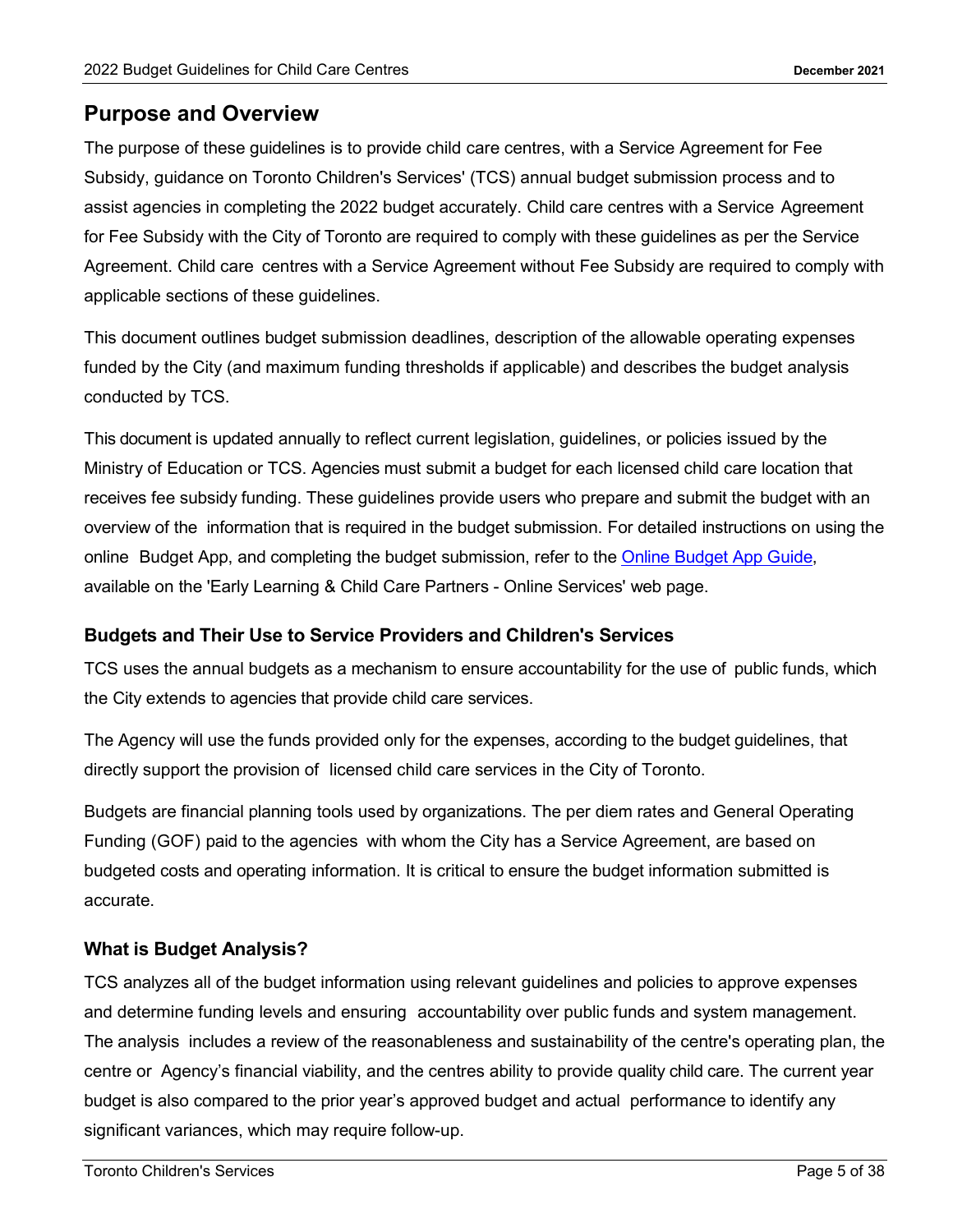## <span id="page-5-0"></span>**Column A (Prior Year Approved), B (Prior Year Actuals) and C (2022 Budget)**

**NOTE:** For the 2022 Budget (Column C) the expenses and revenue **must not** include COVID-19 related costs and revenue (a COVID-Free Budget).

**NOTE:** For the 2021 Prior Year Actuals (Column B) the expenses and revenue **must** include COVID-19 related costs and revenue.

**NEW:** Budgets are being submitted without any COVID-related expenses and revenue, but Actuals are being submitted including all COVID-related expenses and revenue, new to this year, the 2022 Budget will not require a line-by-line explanation for variances between Column A and B or Column B and C.

As always, the revenue and expenses reported for the upcoming budget year should not include any amounts relating to the PWE grant.

**NEW:** If a revenue or expense category had a value in the previous year that category is prepopulated at a default value of zero (\$0) in the current year. If the default value of zero (\$0) is not updated a message will display and an explanation will be required in order to proceed.

#### <span id="page-5-1"></span>**Prior Year Approved (Column A)**

The revenue and expense amounts approved by TCS for the prior budget year are pre-populated in Column A of the Budget App.

#### <span id="page-5-2"></span>**Prior Year Actuals (Column B)**

For the 2021 budget process Column B was prepopulated and locked. For the 2022 budget process TCS will return to regular business where the Agency enters revenue received and expenses incurred for 2021. The amounts should be based on actual revenue and expenses from January 1 to September 30, 2021 and a reasonable estimate of the amounts for October 1 to December 31, 2021. The additional expenses and revenues resulting from COVID-19 **must be included**. TCS recognizes the 2021 budget was submitted without COVID-related expenses however Column B will include the additional expenses and revenues as a result of COVID-19.

For example, the enhanced cleaning costs resulting from COVID would be in the cleaning expense category, additional staff would be included in the staffing expenses, if a center had to replace program material as it could not be easily sanitized those expenses would be reported under program-related.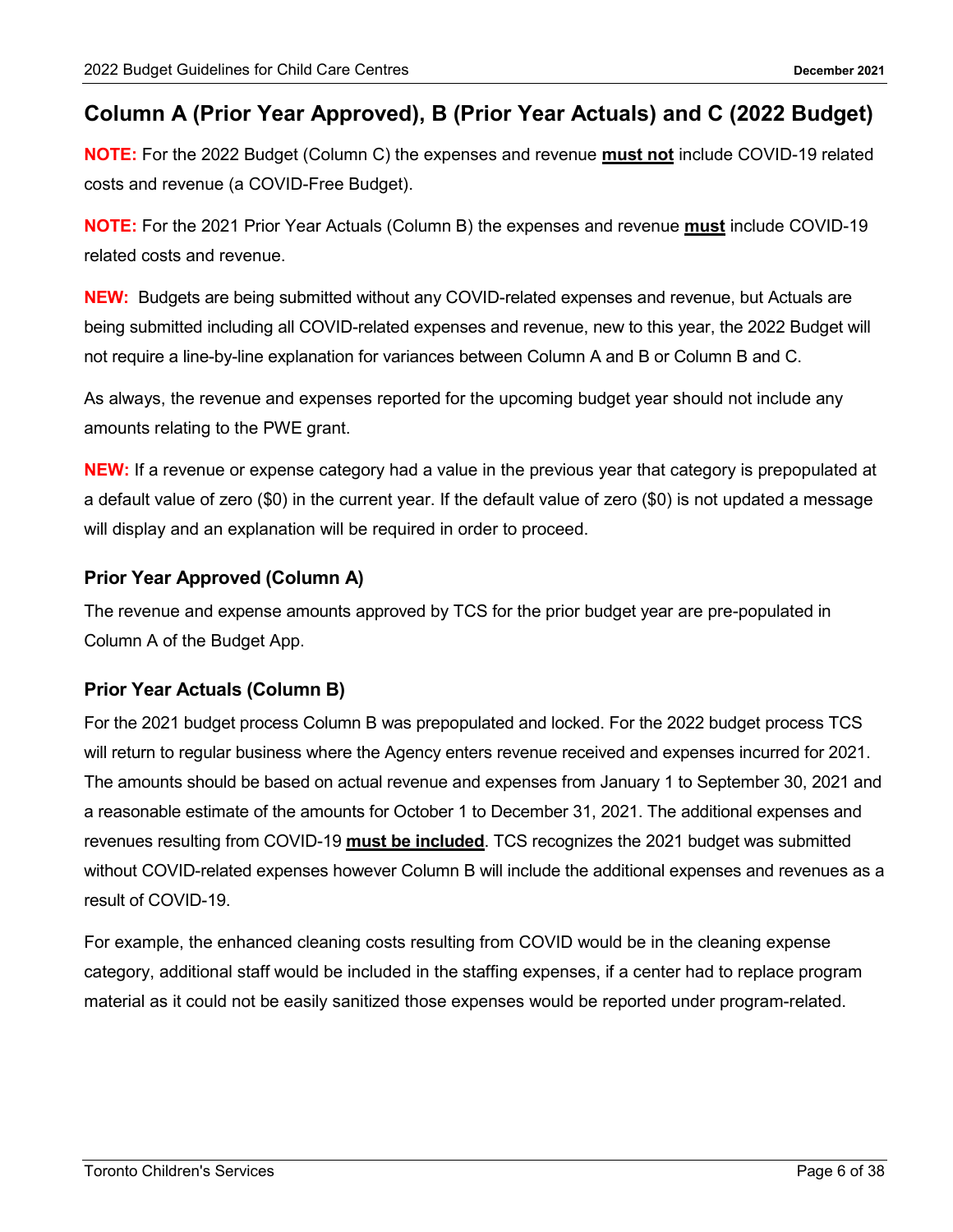#### <span id="page-6-0"></span>**2022 Budget (Column C)**

The projected revenue and expenses for 2022 are to be entered in "Column C". The expenses and revenue **must not** include COVID-19 related costs and revenue (it must be a COVID-free budget).

The goal of a COVID-free is to provide stability for the rates/per diem. The intent of this approach is to limit large shifts, up or down, in the parent fees and per diems rates due to temporary pandemic expenses and enrolment.

Projected revenue should be based on the location's current City funding levels and other regular revenue sources. Also consider any changes to public fees or expansion / reduction of capacities. Projected expenses should include salary increases, increases to operating costs related to inflation / cost-of-living, and any other planned increases to operating expenses.

## <span id="page-6-1"></span>**Centre Operating Days**

#### <span id="page-6-2"></span>**Days of Operation**

The accuracy of the operating day is critical to approving the budget, establishing the per diem rates and processing attendance. TCS can only pay for days on which care has been provided. Except for designated holidays, which may be approved for payment, closed days are not approved for payment.

- The maximum number of operating days for 2022 is 260.
- Approved per diem rates are based on the centre's days of operation, which are calculated as the maximum number of operating days for the budget year less the number of days the centre is closed.
- Planned changes to operating days should be communicated to TCS in advance, wherever possible, as changes may affect the centre's funding levels and timing of payments. Centres that close for additional days after the approval of the budget will not be paid for these additional days of closure unless prior City approval has been obtained.
- For emergency closures, contact your Visit Consultant
- Centres in receipt of GOF funding who wish to reduce their days of operation (and offer care partyear), must apply in advance to maintain their existing fee subsidy and GOF funding levels. For more information, refer to the [Full-Time Access to Service Policy,](https://www.toronto.ca/community-people/community-partners/early-learning-child-care-partners/financial-information/full-time-access-to-service/) which is available on the 'Early Learning & Child Care Partners - Contract & Financial Information' web page.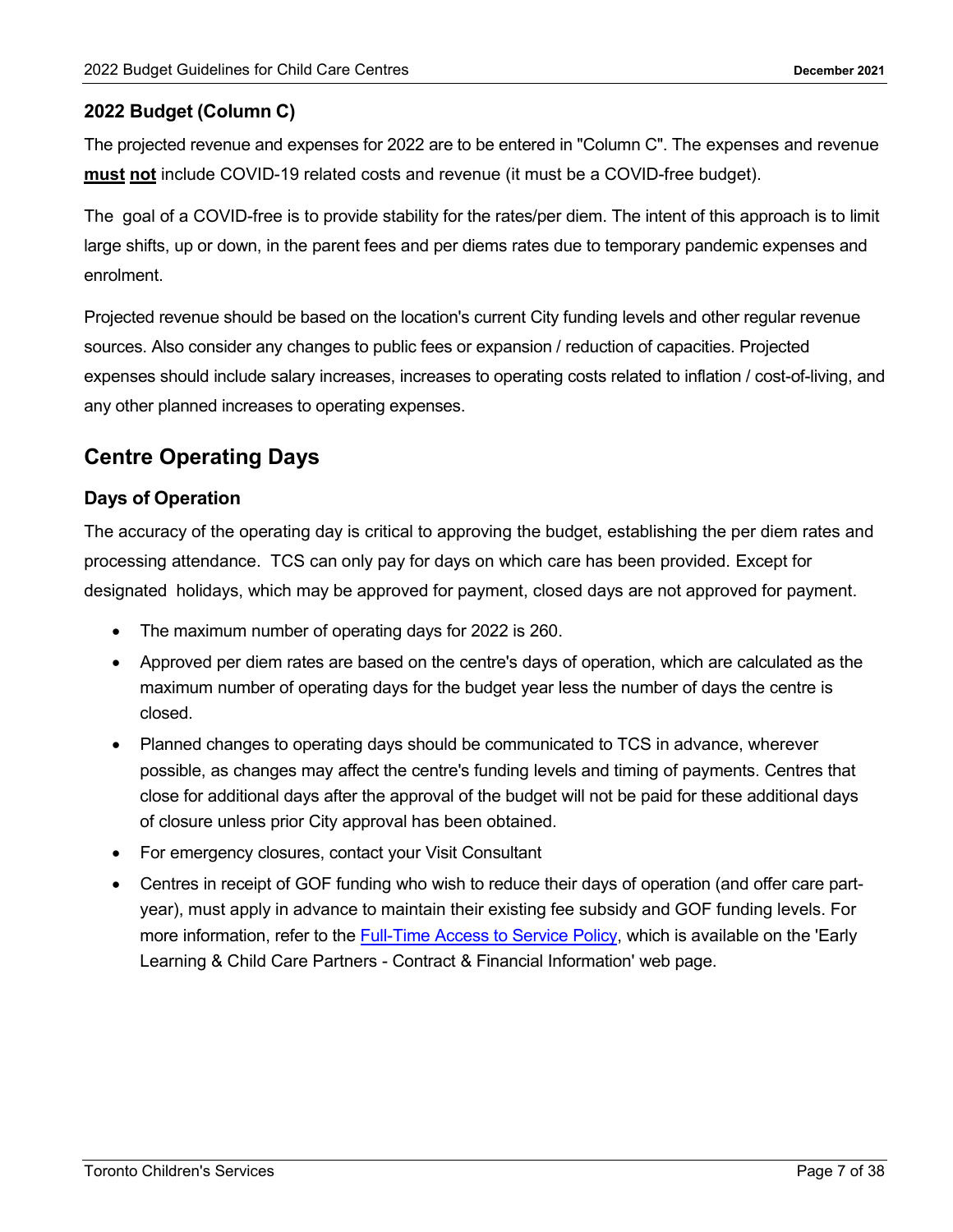#### <span id="page-7-0"></span>**Designated Holidays**

The Designated Holidays list below outlines the ten statutory holidays recognized by TCS as designated holidays.

| <b>Holiday</b>          | <b>Date</b>       |
|-------------------------|-------------------|
| New Year's Day          | January 3, 2022   |
| <b>Family Day</b>       | February 21, 2022 |
| Good Friday             | April 15, 2022    |
| Victoria Day            | May 23, 2022      |
| Canada Day              | July 1, 2022      |
| Civic Holiday           | August 1, 2022    |
| Labour Day              | September 5, 2022 |
| <b>Thanksgiving Day</b> | October 10, 2022  |
| Christmas Day           | December 26, 2022 |
| <b>Boxing Day</b>       | December 27, 2022 |

**NEW:** September 30, 2022 is a new Statutory Holiday for the Canadian Federal Government being recognized as a National Day for Truth & Reconciliation. If the Agency is closed this day enter this day as an additional closed day when completing the 2022 budget submission. Currently the Province of Ontario has not designated this as a statutory holiday.

- Centres that close on any of the designated holidays included in the list above, may be approved for payment if: children are enrolled at the centre during the period of closure, parent fees are charged for the day of the designated holiday, and care is provided on the weekday immediately before or immediately after the designated holiday.
- A centre will be paid for both Christmas Day and Boxing Day (the City of Toronto observes Christmas Day on Monday December 26, 2022 and Boxing Day on Tuesday December 27, 2022) if children are enrolled at the centre during the period of closure, parent fees are charged for both holidays, and care is provided on the weekday immediately preceding Christmas, or the weekday immediately following Boxing Day.
- All Toronto School boards have deemed December 31, 2021 the "2022 New Year's Day" statutory holiday and schools will be closed on December 31, 2021. School will resume on January 3, 2022 following the winter break. Programs that will be open on January 3, 2022 will have the ability, in the 2022 budget submission, to record this as a regular operating day or as a designated statutory holiday.
- If a statutory holiday falls on a weekend, a centre may designate an alternate day on which the centre is closed. The alternate day of closure must be specified in the online budget and it must occur within a period that is no more than two weeks prior to or following after the statutory holiday. The alternate day of closure must also occur within the same calendar year as the statutory holiday.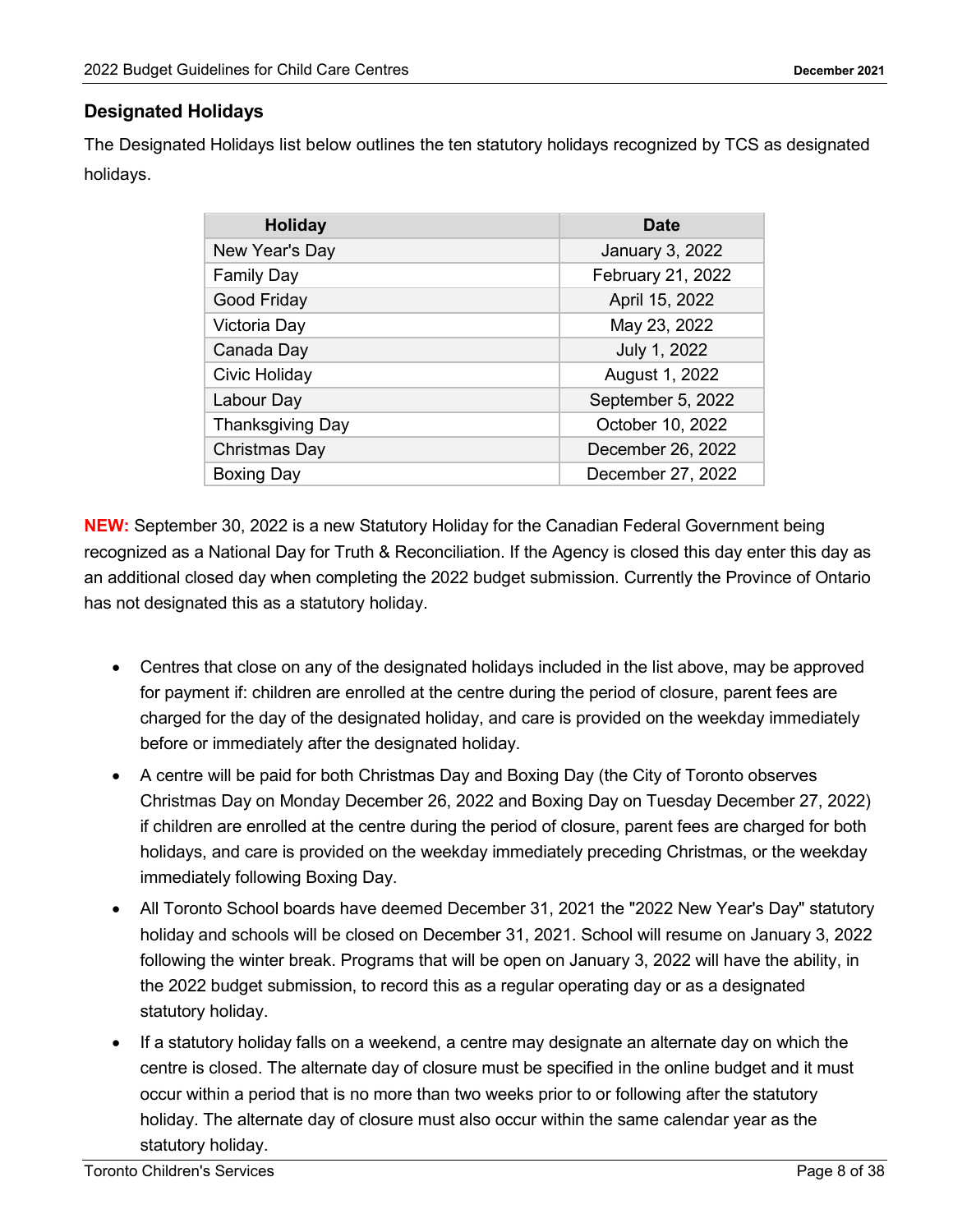#### <span id="page-8-0"></span>**Non-Instructional Days**

The List of Non-Instructional Days outlines the school holiday breaks and Professional Activity ("P.A.") Days for the Toronto English and French School Boards in 2022.

| Date(s)                             | <b>Description</b>                 | <b>School Boards</b> |
|-------------------------------------|------------------------------------|----------------------|
| January 14, 2022                    | P.A. Day                           | English              |
| February 2, 2022                    | P.A. Day                           | French               |
| February 18, 2022                   | P.A. Day                           | English              |
| March 11 to March 18, 2022          | <b>March Break</b>                 | French               |
| March 14 to March 18, 2022          | <b>March Break</b>                 | English              |
| April 18, 2022                      | <b>Easter Monday</b>               | English & French     |
| June 3, 2022                        | P.A. Day                           | English              |
| June 10, 2022                       | P.A. Day                           | French               |
| June 28, 2022                       | Last Day of School                 | French               |
| June 29, 2022                       | P.A. Day                           | French               |
| June 30, 2022                       | P.A. Day                           | French               |
| June 30, 2022                       | Last Day of School                 | English              |
| July 1, 2022                        | First possible day of summer camp  | English & French     |
| September 4, 2022                   | Last possible day of summer camp   | English & French     |
| September 6, 2022                   | <b>First Day of School</b>         | English & French     |
| October 7, 2022                     | P.A. Day $1$                       | English              |
| October 21, 2022                    | P.A. Day $2$                       | French               |
| November 18, 2022                   | P.A. Day $3$                       | English & French     |
| December 2, 2022                    | P.A. Day $4$                       | English              |
| December 19 to December 30,<br>2022 | December Winter Break <sup>5</sup> | English & French     |

**Disclaimer:** The P.A. Days between October and December are a reasonable estimate. The List of Non-Instructional Days is a guide. If there is a discrepancy between the non-instructional days listed in these guidelines and those approved by the four Toronto School Boards or Ministry of Education, the latter will be deemed correct.

 $<sup>1</sup>$  Date cannot be confirmed at the time these guidelines are published, but can be reasonably assumed as the October P.A. Day for English School</sup> Boards historically occurs on the Friday preceding Thanksgiving Day.

 $^2$  Date cannot be confirmed at the time these guidelines are published, but can be reasonably assumed as the October P.A. Day for the French School Boards historically occurs on the 3rd Friday of the month.

 $3$  Date cannot be confirmed at the time these guidelines are published, but can be reasonably assumed as the November P.A .Day for both School Boards historically occurs on the 3rd Friday of the month.

 $4$  Date cannot be confirmed at the time these guidelines are published, but can be reasonably assumed as the December P.A. Day for the English School Boards historically occurs on the 1st Friday of the month.

<sup>&</sup>lt;sup>5</sup> Dates can be pre-determined based on requirements set out in the Education Act R.R.O. 1990, Reg. 304: SCHOOL YEAR CALENDAR, PROFESSIONAL ACTIVITY DAYS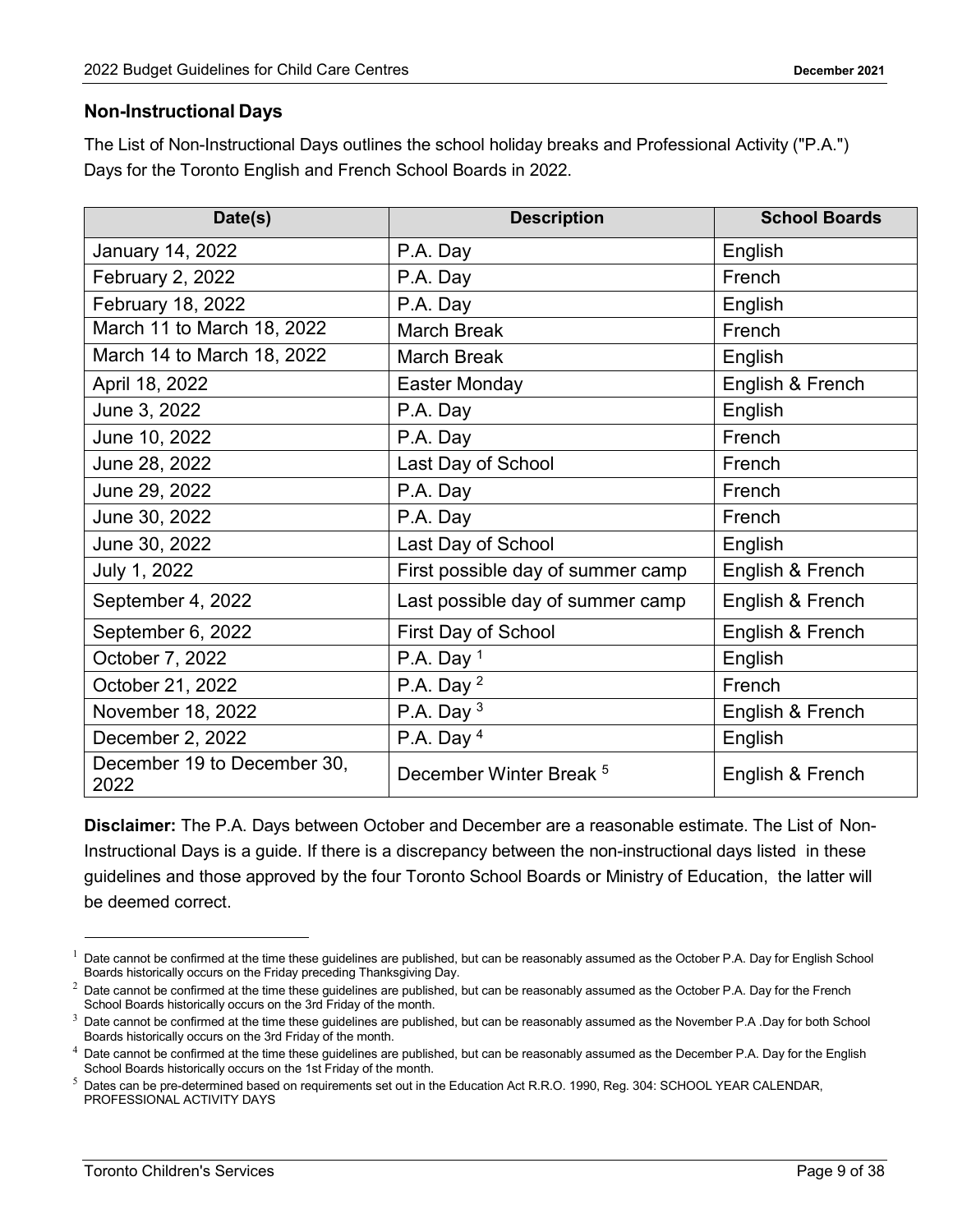#### <span id="page-9-0"></span>**Summer Camp Dates (UPDATED)**

#### **UPDATED: How agencies will enter summer camp dates for monthly and daily fee structures?**

In order for the TCS system to transition children between the Summer Camp service offerings and the Before and After school service offerings there must not be a gap in start and end dates. Since there are different rate structures, different approaches must be taken to ensure there is no gap between the start and end of each service offering.

If the Centre has a:

- **Daily fee structure:** the Budget App will require the date selected, by the Agency, to begin on July 1 and end on September 4.
	- If there are any days the Agency chooses not to offer a summer camp service during this time the Agency must enter additional closed days.
- **Monthly fee structure:** the Budget App will require the date selected, by the Agency, to begin on July 1 and **must** end on **August 31**.
	- If an Agency offers a summer camp service for any of the days after August 31 the Agency must enter it as an additional P.A. day.
	- If there are any days the Agency chooses not to offer a summer camp service during July 1- August 31, the Agency must enter additional closed days.

#### <span id="page-9-1"></span>**Agency Closed Days**

Agencies with multiple sites can enter designated statutory holidays and additional closed days for all locations under the Agency Stat Holidays and Days Closed tab of the operators' online Budget App. Entries made here will default to the Centre Operating Days in individual location budgets. Individual Budget locations can be updated if dates are different from that of the Agency. The rules for Agency closed days are the same as those for centre operating days.

As mentioned above, September 30, 2022 is the National Day for Truth & Reconciliation, a Statutory Holiday recognized by the Canadian Federal Government. If the Agency is closed this day enter this day as an additional closed day when the complete the 2022 budget submission.

## <span id="page-9-2"></span>**Service Offerings and Public Fees**

The age groups served and the fees a centre charges to the public are used by TCS to: accommodate placement of children, generate monthly attendance records and reports, provide payment for service, and to determine GOF funding and per diem rates for the budget year.

Accordingly, TCS requests specific details on fees and service offerings in the online budget.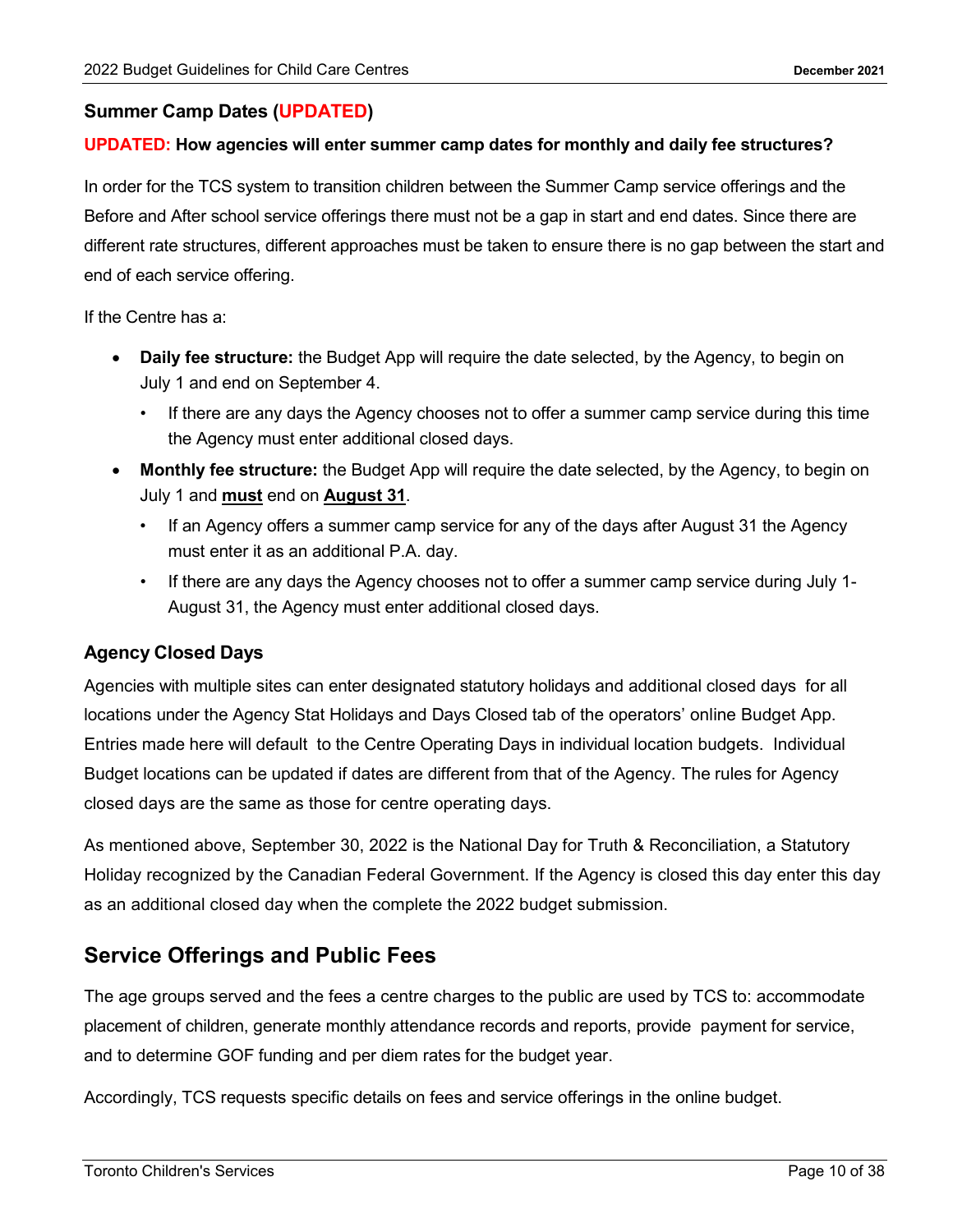#### <span id="page-10-0"></span>**Service Offerings**

A Service Offering is a description of the services a centre provides, as identified on the centre's public fee memo. Service offerings capture the age group served, the days service is provided, the time service is provided, and any indicators of an alternate fee type; e.g. employee rate, student rate, higher fee charged for non-instructional days.

Service offerings are required for the placement of children with fee subsidy at a child care centre. These descriptions are standardized, and the online budget and attendance systems use the service offering details to perform calculations for budget and payment.

When a centre has a new program, or is no longer offering a service, the Agency must notify their Budget Consultant to add or delete service offerings. The information entered in the online Budget App and the information on the centre's public fee memo must match.

For information on viewing service offerings refer to the *[instructions](https://www.toronto.ca/community-people/community-partners/early-learning-child-care-partners/online-services/)* available on the 'Early Learning & Child Care Partners - Online Services' web page. If any of the details for a particular service offering are incorrect, the Agency must contact their Budget Consultant to have the corrections made.

#### <span id="page-10-1"></span>**Public Fees**

TCS will not pay a per diem rate higher than the public fee charged to full fee-paying parents at a centre.

#### <span id="page-10-2"></span>**Guidelines on Setting Public Fees**

When establishing fees, agencies should ensure that the fee charged for each age group/program is reflective of the net costs of providing care, and they are net of any General Operating Funding (GOF) the Agency receives.

Ensure the fees are structured in a way that meet the standards outlined in the Fact Sheets available on the public web site; [Contract & Financial Information](https://www.toronto.ca/community-people/community-partners/early-learning-child-care-partners/financial-information/) page:

- **[General Operating Guidelines](https://www.toronto.ca/wp-content/uploads/2019/02/94fd-cs-gof-guidelines-fee-subsidy.pdf)**
- **[Setting Child Care Fees](https://www.toronto.ca/community-people/community-partners/early-learning-child-care-partners/financial-information/setting-child-care-fees/)**
- **[Per Diems for Child Care](https://www.toronto.ca/community-people/community-partners/early-learning-child-care-partners/financial-information/per-diems-for-child-care/)**

Full-Time Access to Service Policy **Highlights**:

- Fees reflect the actual cost of care for an age group (i.e. younger age groups cost more to operate)
- Centres should set fees that are reflective of the cost based on the hours service is provided.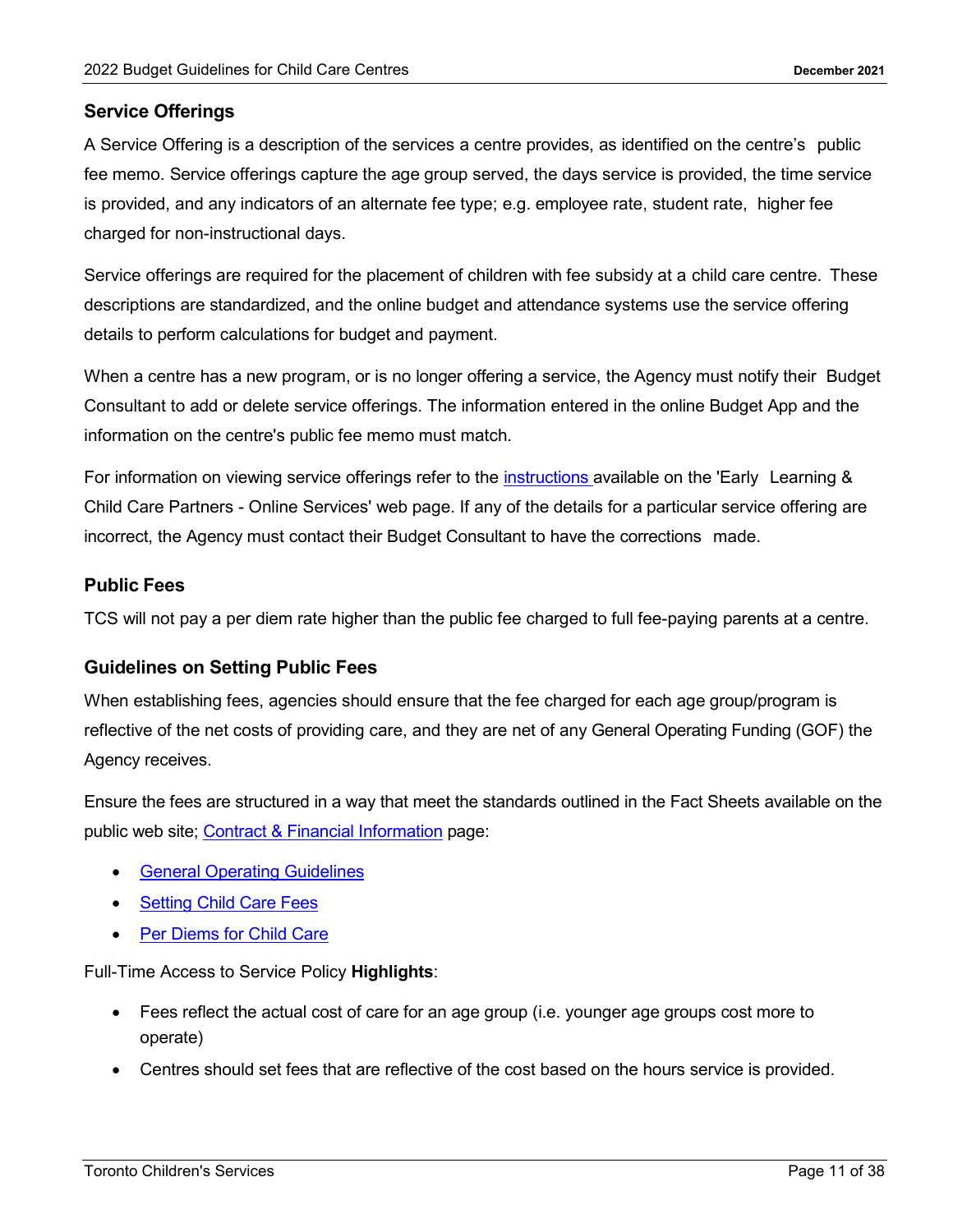- Centres must follow the [Full-Time Access to Service Policy](https://www.toronto.ca/community-people/community-partners/early-learning-child-care-partners/financial-information/full-time-access-to-service/) including, before and after school care must provide a corresponding summer camp program. Centres who do not provide a camp program must be able to demonstrate there is insufficient demand to operate a camp program by surveying families on an annual basis.
- Centres that operate a summer camp for children aged 4-12 (kindergarten and school age) must establish separate fees for summer camp and before and after school care. The fee during the school year should be reflective of the lower cost of service as a result of the lesser hours required to provide service during the school year.

**NEW:** If a public fee value for Kindergarten or School-Age summer camp service offering is greater or equal to the public fee for the Preschool service offering, an explanation will be required to proceed.

- All children attending kindergarten are expected to remain at school on instructional days.
- All 4 to 12-year-old children are expected to remain at school for the lunch period on instructional days. TCS will only approve new Service Agreements (or expansions of existing Service Agreements) for before and after school care for 4-12-year olds and will not purchase new offerings that include a lunch period (lunch and/or supervision).
- TCS will not pay a camp per diem rate for the Labour Day holiday. Accordingly, all summer camps must end by the Sunday before the Labour Day holiday, i.e. Sunday, September 4, 2022.
- If centres charge monthly fees, the fees and any fee increases must be effective from the first day of the month to the last day of the month. Monthly fees are fixed and do not change based on the number of paid operating days in each month.
- The allowable amount paid for kindergarten or school age camps is calculated as the preschool full time per diem for the location plus the General Operating Funding allocation (age points X current dollar value per point). TCS will not pay a per diem rate for kindergarten or school age camps that is higher than the allowable amount. This calculation considers the potential reduction to preschool per diem that has been offset by General Operating Funding.

#### <span id="page-11-0"></span>**System Prepopulated Fee Memo**

The online Budget App prepopulates the fee memo using the information provided in the Centre Operating Days and Service Offering & Public Fees budget tabs. Once these tabs are completed a "View Fee Memo" link is available. By selecting the link the prepopulated template displays the fees entered. The fee memo must be reviewed before submitting the budget. As well, the fee memo is presented in a standardized format and is immediately available for posting. A signed fee memo should not be submitted to TCS.

The listed fees in the Prepopulated Fee Memo must be reviewed and approved by the Board of Directors or Authorized Agent prior to the budget being submitted.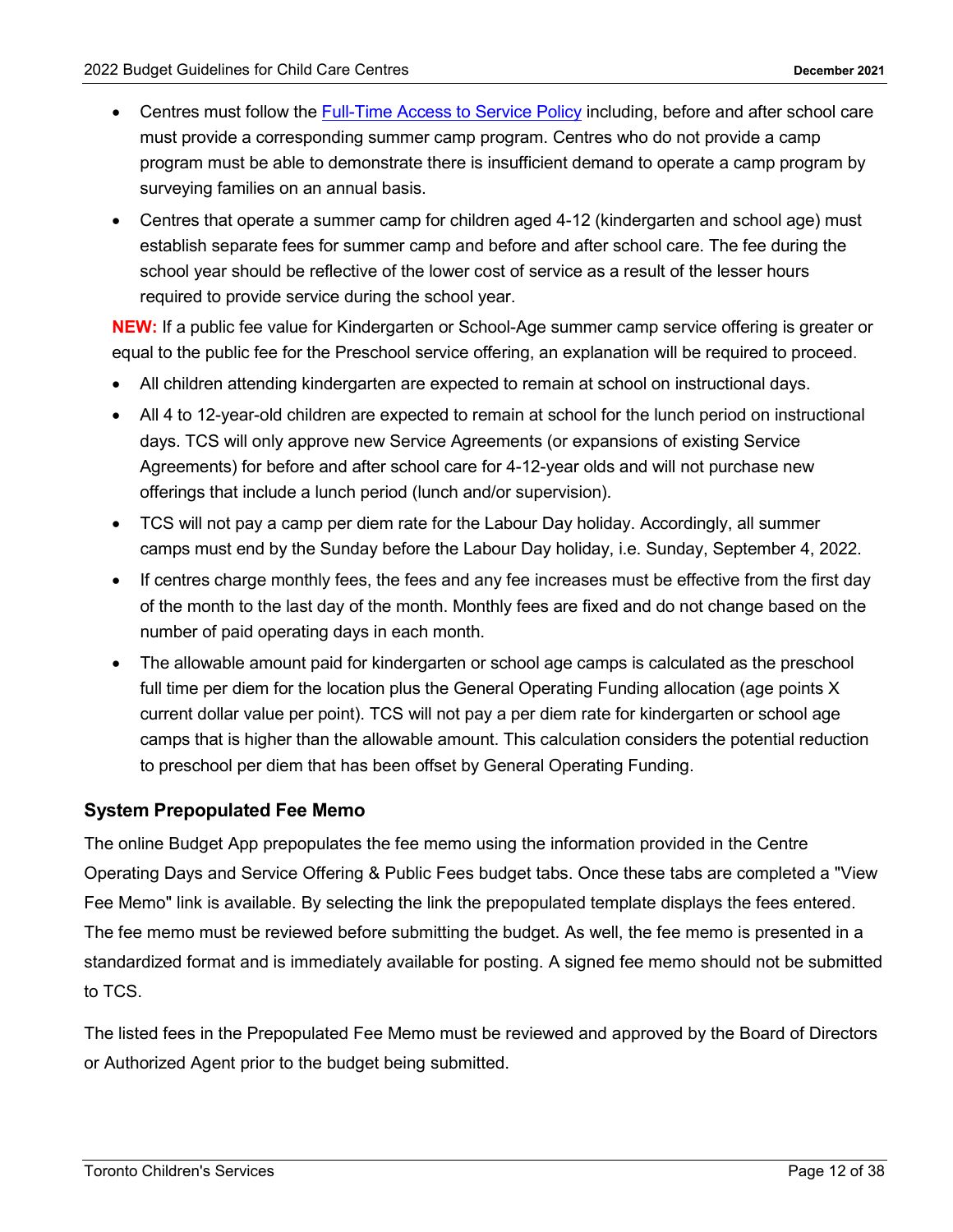The System Prepopulated Fee Memo includes the following information:

- programs offerings the centre provides will be populated for each age group; along with the age requirements for each program offering
- the days of the week each program is provided;
- the hours of the day that care is provided for each program;
- the fee term of each program offering (daily, weekly or monthly);
- if applicable, any fee changes that will occur throughout the calendar year;
- if applicable, the alternate fee charged for each program (e.g. employee rate, student rate, etc.);
- if applicable, the higher fee charged on non-instructional days (P.A. Days, Easter Monday, March and December breaks and January holiday, Summer Camp when a full month is not offered) when children aged 4-12 years require full-day care; and

The information listed above is considered in the calculation of the per diem rate paid to a centre and will be verified by the Consultant for accuracy. Failure to disclose any of the information above may result in an overpayment or underpayment. Subject to the terms of the Service Agreement and these guidelines, TCS will recover any overpayments made to an Agency.

The System Prepopulated Fee Memo is required to be signed and posted at the Child Care Centre (as mentioned above there is no longer a requirements to submit this signed fee memo to TCS). Agencies may post their own Agency created Fee Memo but are required to post it alongside the System Prepopulated Fee Memo. Fees on both documents must match.

The Agency must inform their Budget Consultant immediately when decisions are made to implement changes to the fee charged to the public, as there may be an impact to the centre's funding levels. The public fees must be entered in the Budget App to allow the system to populate a fee memo that displays the correct fees charged to the public. The information will be used to determine if an adjustment to funding levels is required.

For more information on setting child care fees and the impact fees have on an Agency's per diem rates, refer to the [Setting](https://www.toronto.ca/community-people/community-partners/early-learning-child-care-partners/financial-information/setting-child-care-fees/) Child Care Fees Fact Sheet, which is available on the 'Early Learning & Child Care Partners - Contract & Financial Information' web page.

## <span id="page-12-0"></span>**Capacity and Enrolment**

The operating capacity of a centre and the enrolment by service offering are used directly in the calculation of an Agency's per diem rates as well as the GOF funding level for the budget year. In addition, the operating capacities for each age group directly affect the placement of subsidized children, the generation of online attendance, and payment for service. Further details on [Per Diems for Child Care](https://www.toronto.ca/community-people/community-partners/early-learning-child-care-partners/financial-information/per-diems-for-child-care/) can be found on the web site.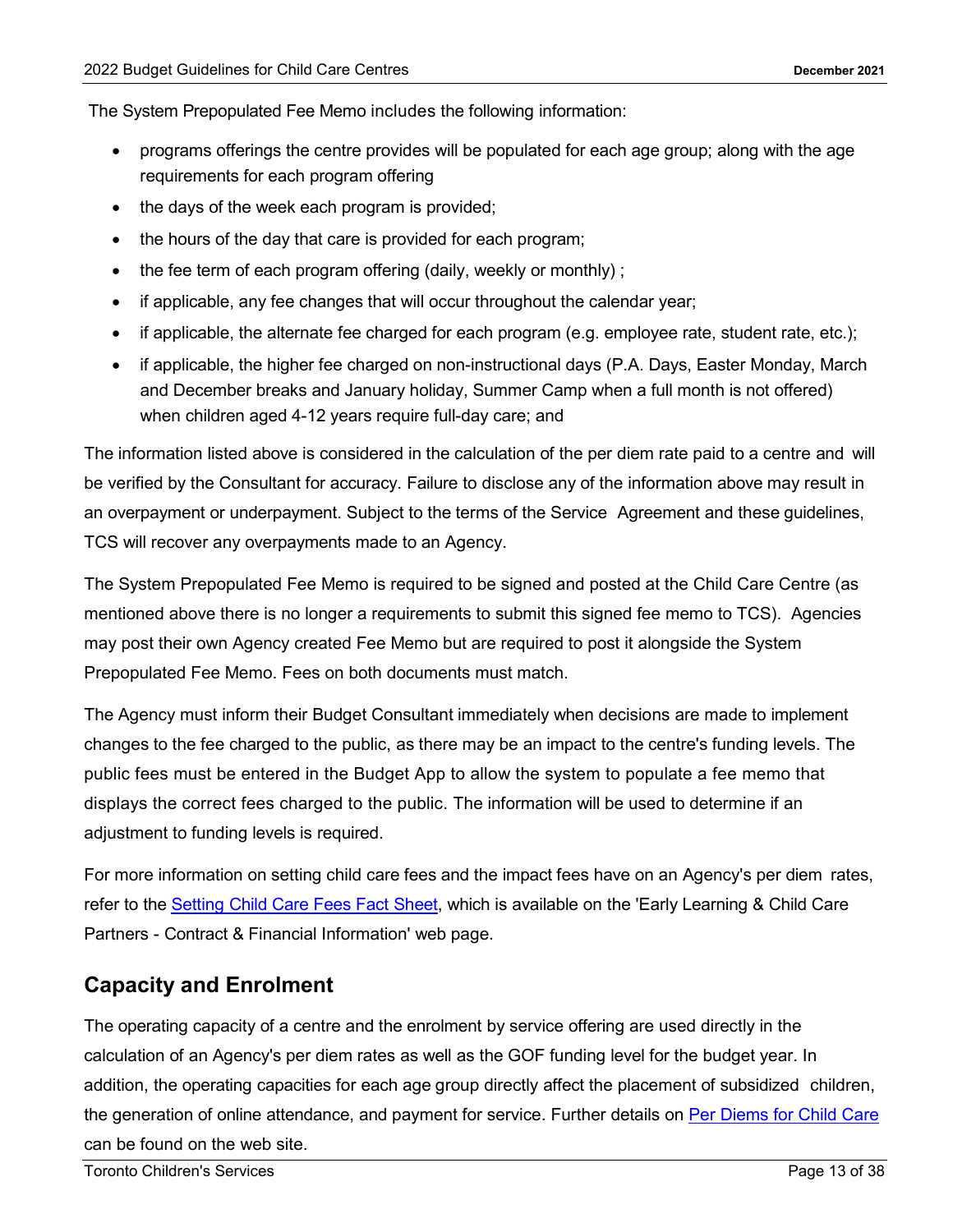The terms 'capacity' and 'enrolment' are defined below:

- The licensed capacity is the maximum number of children by age group based on the license issued by the Ministry of Education.
- The operating capacity is the number of children the age group is staffed for, as stipulated by the ratio defined in the CCEYA. For example, a preschool room operating at a 1:8 ratio with two fulltime staff has an operating capacity of 16.
- The enrolment by service offering is the number of children the centre expects to be enrolled in each service offering
- When service offerings operates with efficient group sizes and the budget is based on optimal enrolment TCS pays for an additional 2% vacancy rate (this is based on a decision by Metro Council on June 1993).
- This 2% recognizes there is always some vacancies in child care centres planned enrolment (for example: move-ups).
- The Budget App automatically calculates the optimal enrolment; service providers should not enter optimal values in the Budget App.
- This 2% vacancy rate is built into the annual per diems.
- Rooms that operate with inefficient group sizes do not receive this 2% vacancy rate.

The licensed age category and/or staffing ratio of the room determines which service offerings are available in the online Budget App for enrolment planning purposes. For example:

- A room licensed for infants (1:3 ratio) will only have infant service offerings available.
- A room licensed for preschool (1:8 ratio) can have preschool and escorted kindergarten service offerings available (since kindergarten is a subset of the licensed preschool group).
- A room licensed for kindergarten (1:13 ratio) operating in shared space will only have kindergarten service offerings available.

#### <span id="page-13-0"></span>**Efficient Group Sizes**

When approving new Service Agreements, or expansion requests, TCS will only approve fee subsidies for efficient group sizes and sustainable operating plans. GOF funding levels will also be determined using efficient and sustainable group sizes. The List of Efficient Group Sizes is based on the staffing ratios and maximum group sizes defined in the CCEYA.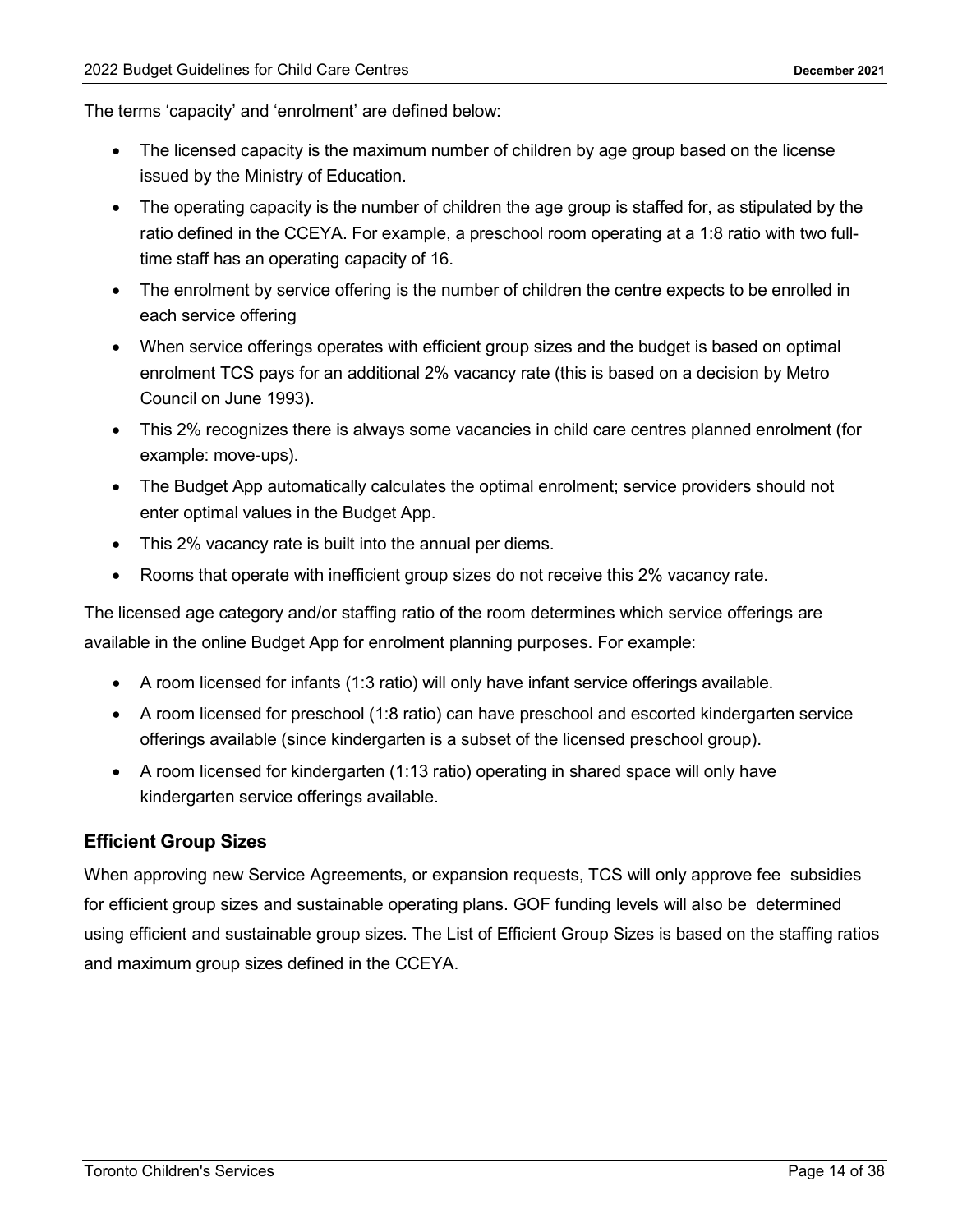| <b>Age Group</b>            | <b>Ratio</b> | <b>Efficient Group Sizes</b> |
|-----------------------------|--------------|------------------------------|
| Infant                      | 1:3          | 10                           |
| Toddler                     | 1:5          | 10 or 15                     |
| Preschool                   | 1:8          | 8, 16, or 24                 |
| Kindergarten                | 1:13         | 13 or 26                     |
| School Age (primary/junior) | 1:15         | 15 or 30                     |
| School Age (junior)         | 1:20         | 20                           |

Consistent with the CCEYA, the staff to child ratio for the kindergarten age group is 1:13. Agencies may continue to operate **existing** kindergarten rooms that are licensed inefficiently, and TCS will continue to purchase these existing rooms.

Approved per diem rates for rooms operating inefficiently, based on the ratios defined under the CCEYA, are calculated on 100% of the planned enrolment.

**Service providers should plan to operate efficiently**. This means that the operating costs submitted in the budget should reflect operational efficiency **and** reflect a sustainable operating plan. That is:

- The operating capacity, ratio, and service offerings in each room reflects the age group and capacity the room is licensed for;
- The operating capacity and ratio in each room reflects efficient group sizes based on the ratios and group sizes defined in the CCEYA;
- The total enrolment in each room equals the operating capacity of the room for at least one period of the day;
- The number of program staff included in the budget is reflective of the operating capacity and complies with minimum CCEYA staffing requirements;
- The operating plan recognizes the differing lengths of time a child spends in each age group before they can move into an older age category and allows for sufficient space in each age group to accommodate move-ups so that bottlenecks and the resulting vacancies, de-admissions, or over-reliance on over-age/under-age requests are limited. For example
- Toddlers can move-up to preschool when they turn 30 months old, whereas the move-up of a preschool child is dependent on their age and the start of the school year. Hence, a centre operating a room of 15 toddlers and 16 preschoolers will have difficulty accommodating the moveups of toddlers every 12 months since a child may remain in the preschool room for as many as 20 months. Accordingly, this operating plan is not financially sustainable.
- The operating capacity refers to the number of spaces that the Agency will operate in each agegroup and room. This may differ from the licensed capacity and these are confirmed annually through the budget process.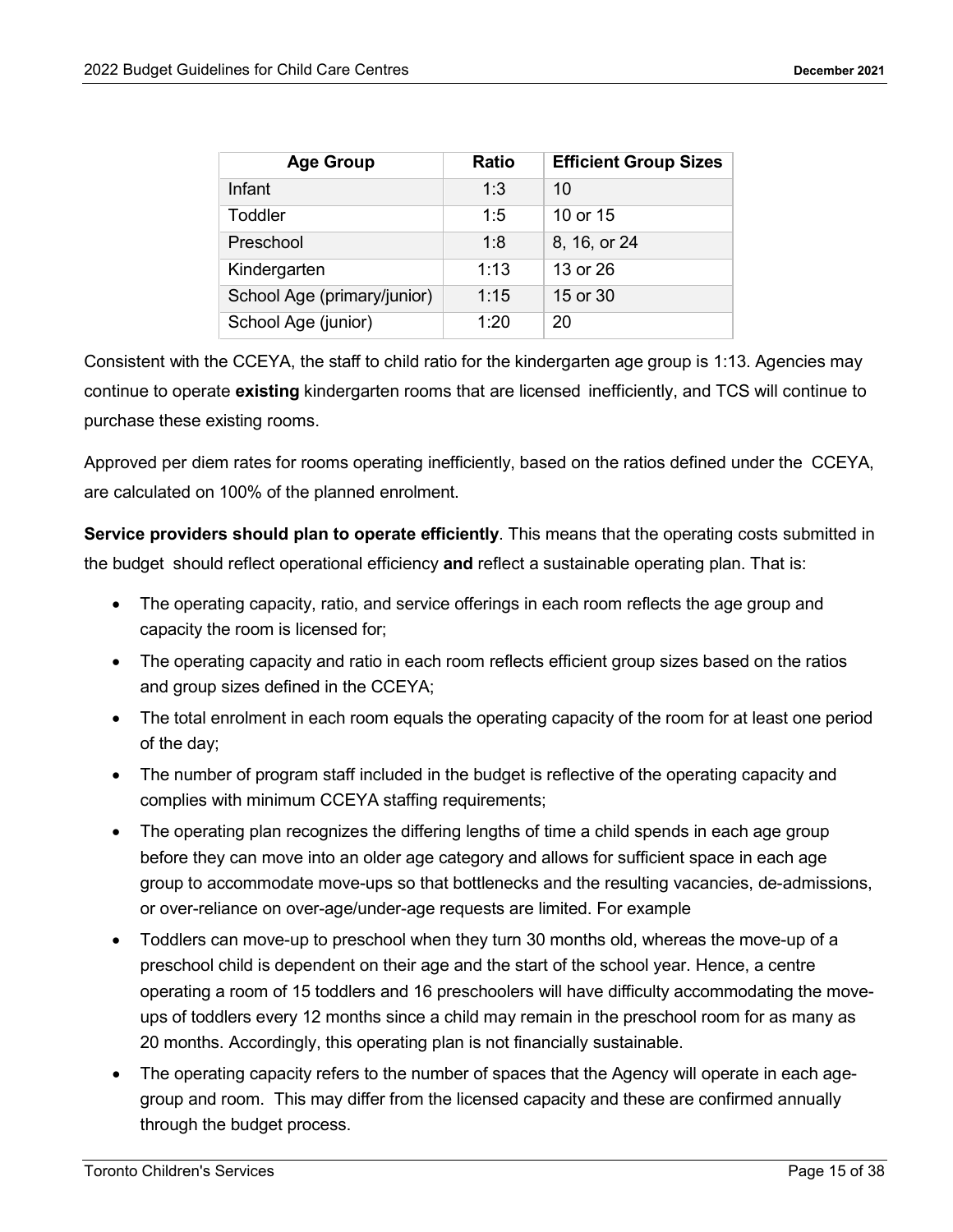- It is possible to have multiple date ranges with different capacities due to planned, regular enrolment changes (difference between summer and school-year). These ranges are called "Capacity Terms". Capacity terms can also be referred to as the fluctuation in the operating capacity of a service offering and/or room during the year.
- However, it is strongly recommended that budgets are free of capacity terms as fluctuation in the operating capacity during the year affect a centre's GOF funding level and planned revenue.
- For the 2022 Budget year, the operating capacity plan should be a COVID-free plan, meaning the operating plan is not considering the impact of enrolment due to the pandemic. TCS recognizes the challenge the COVID-19 pandemic has created. The 2022 operating capacity plan should be a plan that could have been achieved before the start of the pandemic and could be expected to be maintained once enrollment returns to normal.

## <span id="page-15-0"></span>**Staffing**

TCS supports quality by allowing staffing levels greater than the minimum requirement to maintain ratios under the CCEYA.

The online Budget App continues to allow **up to** a maximum of one hour per day **per room** (based on minimum CCEYA staffing requirements) to support program quality. The intent is to support pedagogy and staff time for programming preparation and planning or documentation.

Centres that submit a budget reflecting staffing levels above the maximum FTE calculated by the online application need to provide a detailed explanation regarding the centre's staffing needs and specifically why the additional FTE about the guidelines is required.

TCS may approve staffing levels above the maximum FTE where a detailed reasonable rationale is provided by the Agency.

Salaries, wages, and benefit costs are the largest expense for a child care centre. As these costs have a significant impact on the approved funding/per diem rates, Agencies are requested to provide detailed information regarding staffing costs.

For the purposes of calculating per diem rates, total staff salaries cannot exceed the maximum salary established in the 2022 Salary Schedule, listed below. If the gross hourly or gross annual salary exceed the maximum salary as listed in the 2022 Salary schedule, the amount exceeding will not be included in the approved cost funded by the City.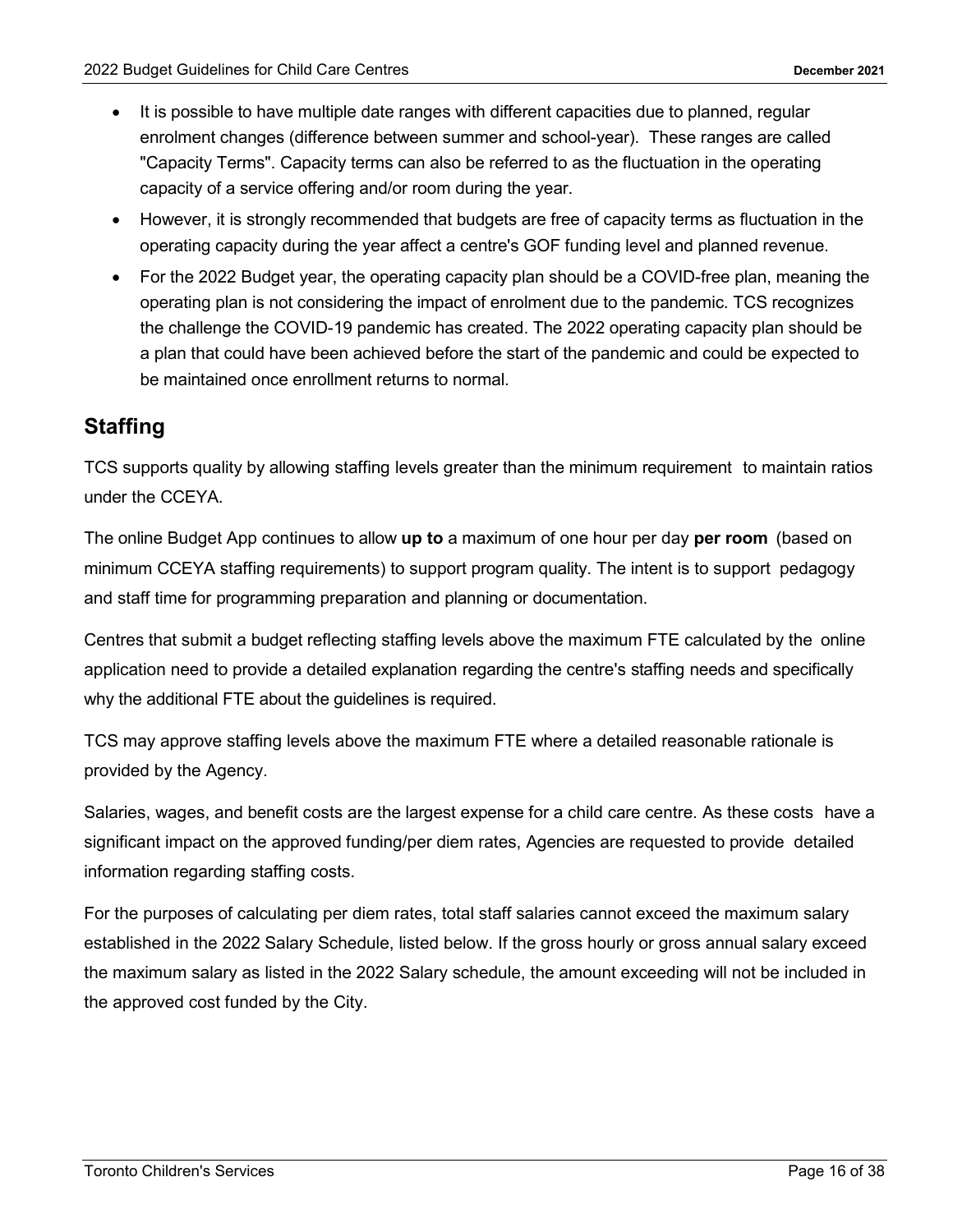**NEW:** If there was a staffing cost entered in the previous year it has been prepopulated at a default value of zero (\$0) in the current year. If the default value of zero (\$0) is not updated a message will display and an explanation will be required in order to proceed. If a staffing position is no longer required it should be deleted from the App in order to proceed.

#### **2022 Salary Schedule**

| <b>Program Staff</b>                                                                                                                   | <b>Annual Salary</b>        | <b>Hourly Salary</b>          |
|----------------------------------------------------------------------------------------------------------------------------------------|-----------------------------|-------------------------------|
| <b>Untrained Staff or Assistant (35 hours)</b><br>week)                                                                                | \$55,560                    | \$30.53                       |
| <b>Trained Teaching Staff</b><br>(35 hours week)<br>(Early Childhood Educator Grade 2 or<br>equivalent trained)                        | \$58,484<br>To<br>\$64,070  | \$32.13<br>to<br>\$35.20      |
| <b>Trained Teaching Staff</b><br>(35 hours week)<br>(Early Childhood Educator Grade 1 /<br>Assistant Supervisor or equivalent trained) | \$65,055<br>To<br>\$71,287  | \$35.74<br>to<br>\$39.17      |
| <b>Centre Supervisor</b><br>(35 hours week)                                                                                            | \$91,676<br>to<br>\$107,707 | \$50.37<br>to<br>\$59.18      |
| <b>Casuals/Supply Staff</b><br><b>Trained</b><br>Untrained                                                                             | <b>NA</b>                   | \$32.13 to \$35.20<br>\$17.49 |
| Cook/Housekeeper<br>(40 hours week)                                                                                                    | \$56,882<br>To<br>\$62,380  | \$27.35<br>to<br>\$29.99      |
| <b>Food Services Worker/Caretaker</b><br>(40 hours week)<br>(Dietary Aide)                                                             | \$51,125<br>To<br>\$55,995  | \$24.58<br>to<br>\$26.92      |
| <b>Administration</b><br>(35 hour week)                                                                                                | \$124,315                   | \$68.30                       |

On November 4, 2021, [the Provincial government](https://www.ontario.ca/document/your-guide-employment-standards-act-0/minimum-wage) introduced a bill that would, if passed, raise minimum wage rates on January 1, 2022 to \$15.00 per hour.

At this time, even though the bill has not been passed Children's Services would like to plan for it and will take action for any submitted budgets that have hourly wages less than \$15.00 per hour.

Toronto Children's Services will review budget submissions and if there are hourly wages that need to be adjusted the budget will be **not be** returned to the operator and CS will change the hourly amount to the legislated minimum.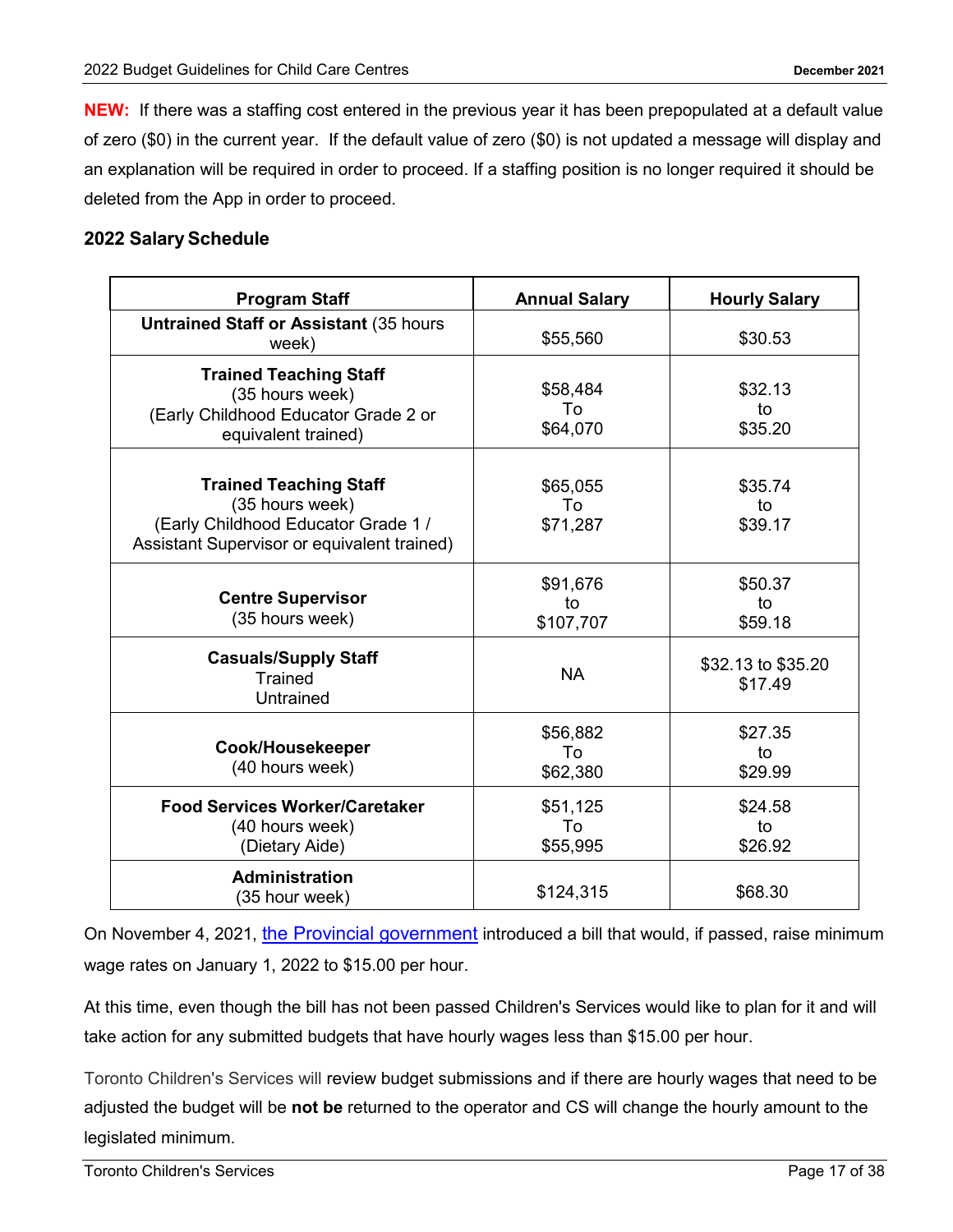The maximum allowable salary for a non-RECE staff is 5% less than the entry-level salary for a RECE teaching staff, regardless of years of service. Non-RECE staff salaries may be above the maximum where a copy of the Agency's pay equity plan supports this claim. The minimum hourly wage payable must comply with minimum wage requirements.

The development of a fair pay scale helps to plan ongoing reasonable compensation for Registered Early Childhood Educators (RECEs) and Assistants. It provides a salary structure and a predictable path for staff compensation. A centre can increase staff recruitment, satisfaction and motivation by having an open, fair and equitable pay scale that is used consistently, which can provide stability to the workforce.

TCS recommends that all Agencies have a [Pay Scale](https://www.toronto.ca/community-people/community-partners/early-learning-child-care-partners/financial-information/pay-scales-for-child-care-centres/) in place, that is reviewed and updated annually as outlined in the Fact Sheet available on the public web site; [Contract & Financial Information](https://www.toronto.ca/community-people/community-partners/early-learning-child-care-partners/financial-information/) page.

#### <span id="page-17-0"></span>**General Operating Funding (GOF)**

GOF funding is revenue that acts as a stable revenue source to encourage better staff compensation, and offset the full cost of care, resulting in stable or lower parent fees. GOF funding is not paid directly to staff and may not be used to offset an agency's minimum mandatory staffing requirements (e.g. minimum wage and mandatory benefit costs).

Agencies are accountable for GOF and must comply with the funding requirements stated in the General Operating Funding Guidelines and Implementation Plans (if applicable) as part of the Service Agreement contractual requirements.

Agencies that receive the historic 1999-2005 Pay Equity Grant funding as an amount embedded within the agency's total GOF funding must continue to use the funds to support the agency's pay equity plan; pay equity funding is not shown separately in the annual budget submission.

#### <span id="page-17-1"></span>**Staff Plan**

The base salary (exclusive of any grants paid directly to staff) for all staff must meet the minimum wage as set out by the Ministry of Labour.

The budget must demonstrate compliance to the minimum staff to child ratio for the number of children enrolled in the service offerings. In addition, the minimum number of RECE staff required in a room as legislated by the CCEYA must be included in the staffing plan. The City recognizes that some additional staff may be required above the minimum standard, for operational reasons such as a 10- hour or 11 hour operating day. The online Budget App calculates the number of FTE based on the days and hours that each staff works, the centre's days of operation, and the standard work-day hours.

Service providers who include program staff above the maximum allowable will be required to enter an explanation in the online Budget App to demonstrate the reasonableness of the request.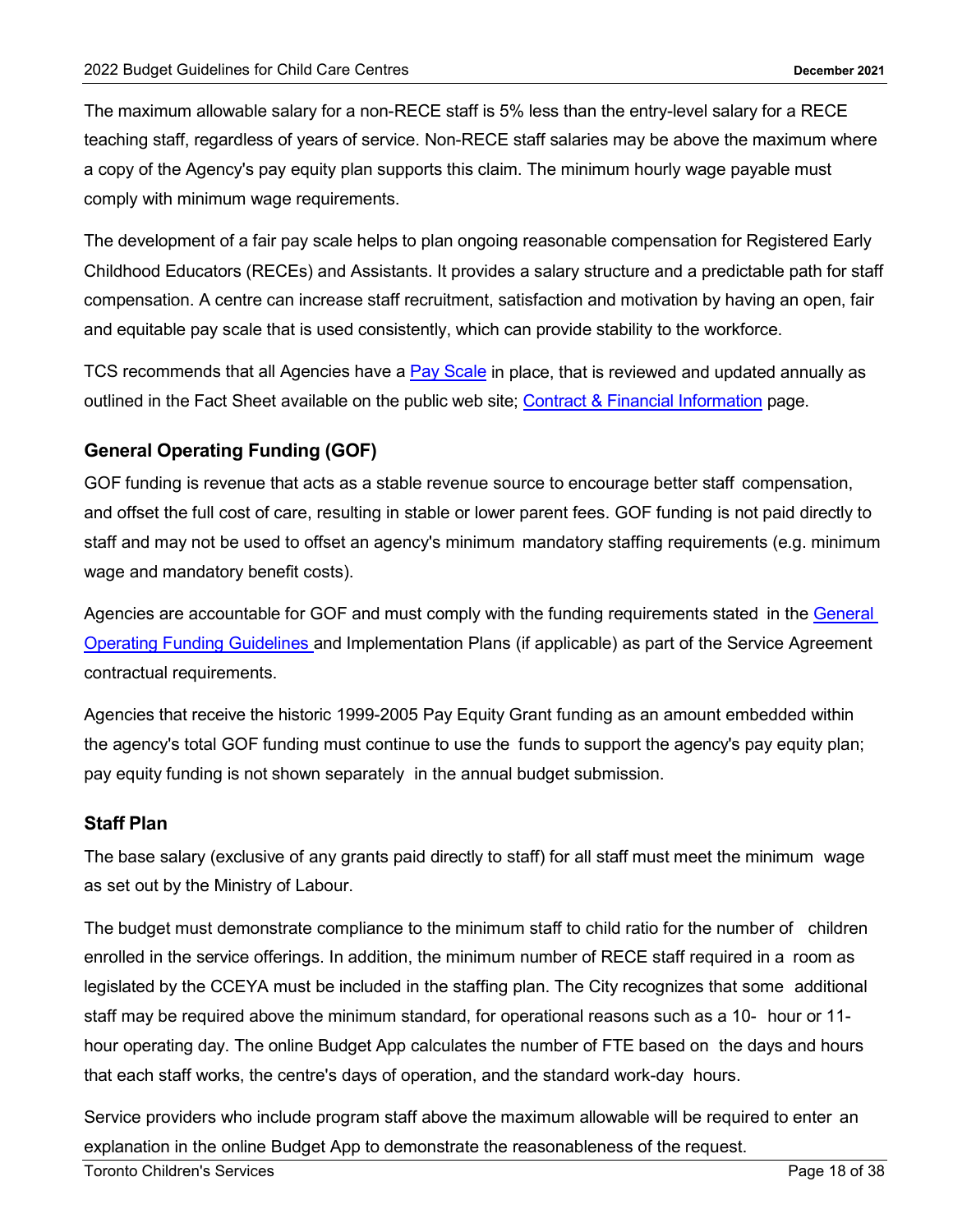**NEW:** To allow agency's to better review and fix any data errors related to exceeding the FTE rules a new message will display both how much the FTE has exceeded and in which age category(s).

The gross hourly wage including any recorded wage grants (e.g. pay equity grant) is required to calculate staff salaries in the budget. The PWE grant should not be included in any of the submitted staffing or benefit costs.

Positions in the budget include RECE, assistant (non-RECE), supervisor, second supervisor and supervisor acting as RECE, administration, housekeeper/cook, caretaker/cleaner, and "other". A staff may work in more than one position.

#### <span id="page-18-0"></span>**Allocation of Other Grants for Salary**

Agencies who receive salary grants from other funders (e.g. Human Resources and Skills Development Canada, or United Way), which are allocated to staff as a direct payment included in their gross salary, must report the amount of grant distributed to each staff in the Other Grants column.

Other Grants does **not** include any amounts relating to PWE funding.

#### <span id="page-18-1"></span>**Administration Expenses**

Allowable administration costs relate to staff that perform administrative functions. Business travel, office expense, audit or professional fees, etc. are not allowable administration expenses and should be recorded under the appropriate expense category.

Expenses recorded as administration are for individuals or organizations that perform administrative services for the child care centre.

There are three sub-categories of allowable administration expense; salaried administration, contracted administration, and central allocated administration. The total administration expense for a centre is the sum of the salaried administration, contracted administration, and central allocated administration costs entered in the budget.

The maximum allowable administration cost for a centre with an operating capacity of 90 children or more, may not exceed the amount of a full-time administrator salary as listed in the 2022 Salary Schedule. The maximum allowable administration expense is prorated for centres where the operating capacity is less than 90 children.

Administration costs are reviewed for reasonableness as part of the budget analysis process, irrespective of the maximum allowable amount.

As Per the Service Agreement an Agency shall not charge any surcharge, administrative fee or other levy to families over and above the aforesaid approved fees without the prior written approval of the General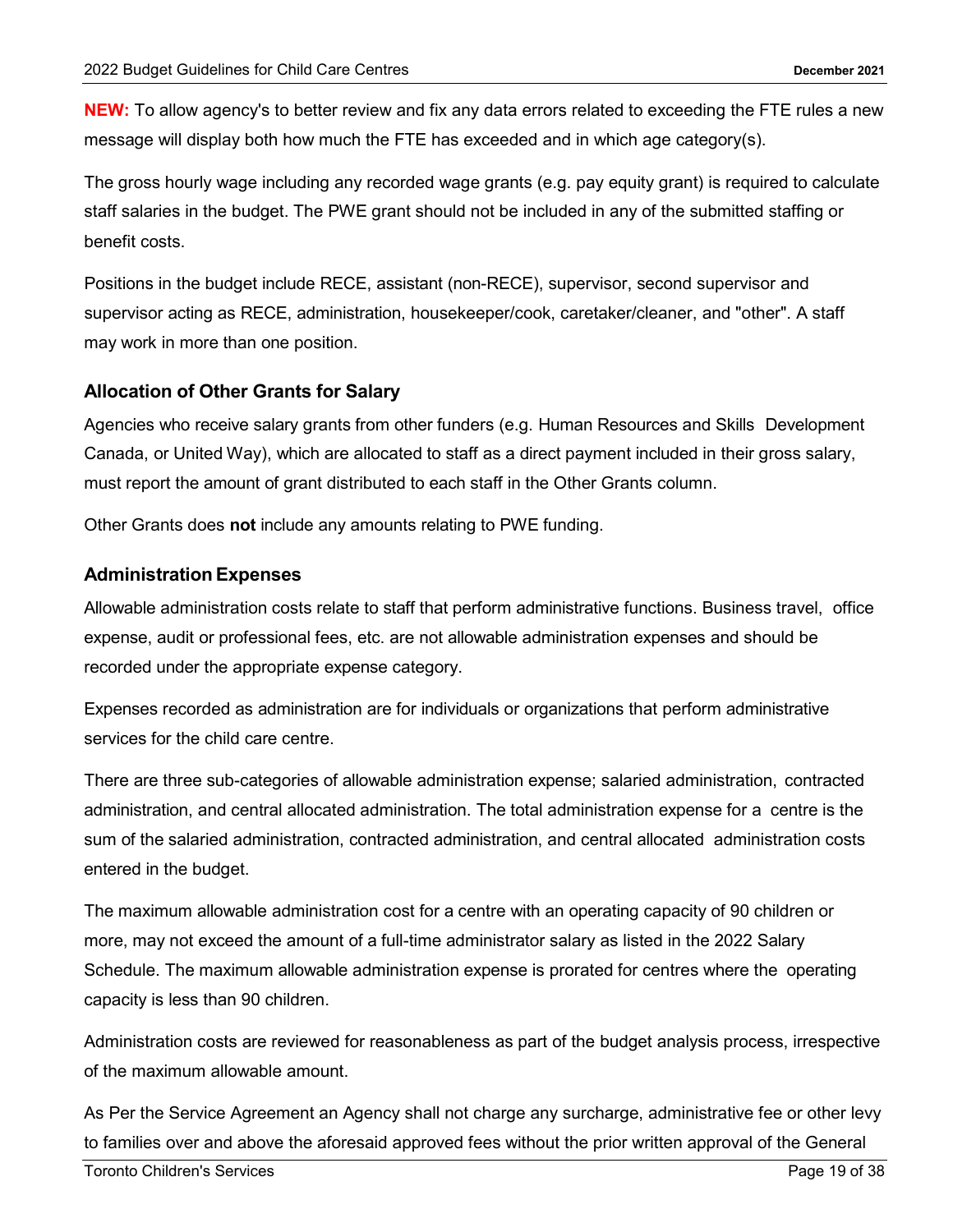Manager. All costs related to program delivery are to be reflected in the parent fees of the Agency or location. Costs affiliated with registration fees can be included in the appropriate expense lines.

#### <span id="page-19-0"></span>**Salaried Administration (ADM)**

A full-time administrator salary will be allowed for a centre with an operating capacity of 90 children or more. The full-time salary will be prorated for a centre with lower capacity and compared to the budgeted administrative salary. The allowable administrative salary will be the lower of the pro-rated or actual salary. More than one individual involved in administrative duties could share this maximum allowable administrative salary. Administrators who are absent from the centre for part of the year must provide details of the administrative functions performed throughout the year that warrant an annual salary.

#### <span id="page-19-1"></span>**Contracted Administration**

This category includes non-salary contracted services (e.g. bookkeeping, accounting, or management services) and is included in the maximum allowable administration costs. The Agency may be required to provide additional information or documentation to support the reasonableness of the contracted administration included in the budget.

#### <span id="page-19-2"></span>**Central Allocated Administration**

Organizations with multiple sites may include centralized administration costs actually incurred and allocated to the locations that are funded. These costs will be reviewed for reasonableness as part of the budget analysis process. TCS may request additional information to support the allocation of centralized administration costs.

Administration costs must be detailed listing staff name, job duties, total gross hourly or gross annual salary the staff receives from the Agency, and total days/hours worked for the Agency. The percentage of this total salary allocated to the TCS funded group child care must be entered and this amount will be allocated to the pool of Central Allocated Admin costs. This pool is then available to allocate a portion of these costs to each location. The information provided will be reviewed to assess the reasonableness of the administration costs allocated to each location.

**NEW:** The salary for the Central Allocated Administration staff can now be entered either as gross hourly salary or gross annual salary. As with all staffing positions, if the gross hourly or gross annual salary exceed the maximum salary ranges, as listed in the 2022 Salary Schedule, the amount exceeding will not be included in the approved cost funded by the City for per diem calculations**.** 

**Tip:** It is recommended to complete the Central Allocated Administration tab prior to completing the location budgets in order to set up an administration salary pool that can then be allocated to each location.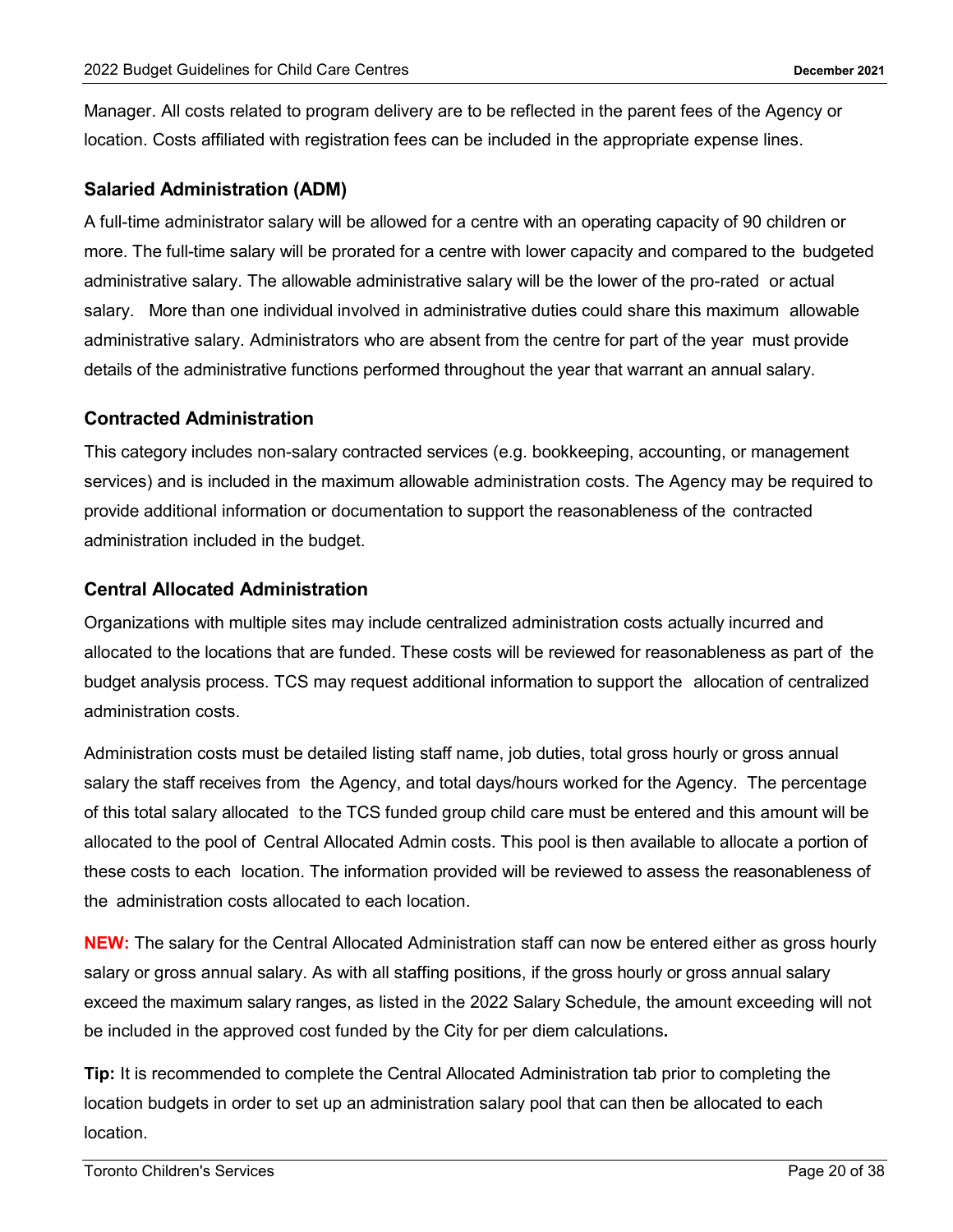The amount entered in the column "% allocated to child care" to establish the total salary pool should only reflect the administration costs allocated to the child care centres. Agencies who submit budgets to TCS for Home Child Care, EarlyON Child & Family Centres & Indigenous-Led (Journey Together) Programs, or Every Child Belongs (Special Needs Resourcing). Programs should not allocate administration costs related to those programs in the total central allocated administration salary pool for Group Child Care Centres.

Administrators who are absent from the centre for part of the year must provide details of the administrative functions performed throughout the year that warrant an annual salary.

#### <span id="page-20-0"></span>**Staff Positions**

#### **Supervisor (SUP)**

Allowable supervisory hours can only be determined once the capacity and enrolment for the centre is complete. In a centre with fewer than 5 full time teaching staff to meet CCEYA ratio requirements, the supervisor may be considered as one of the full-time program staff (on the pick list select "Supervisor Acting as RECE"). In a centre with five or more but less than seven full time teaching staff, the supervisor may be a program staff for ½ of the time and conducting supervisory functions for the remainder of the time. A centre with more than seven full-time teaching staff must have a full-time supervisor at all times.

In a centre where a supervisor is not required full time, the supervisor can be partly allocated to: supervisor (on the pick list, select "Sup" for position); and/or administration (on the pick list, select "ADM" for position); and/or program (on the pick list, select "Supervisor Acting as RECE"), depending on the number of hours actually spent in performing each responsibility.

#### **Second Supervisor (SUP2)**

Where an additional supervisor is required, the 'SUP2' position code should be used for the individual acting as the second supervisor. The online Budget App will prompt the Agency to provide an explanation if a second supervisor has been included in the staff plan, which the TCS Budget Consultant will review for potential approval through analysis.

#### **Program Staff**

Program staff include the following positions: RECE, Supervisor acting as RECE (SRECE), and Assistant (ASST). The budget must include sufficient program staff to meet the child/staff ratio required for the number of children by each service offering in each room.

Each staff entry for these positions must indicate the hours and days the staff works with each age group.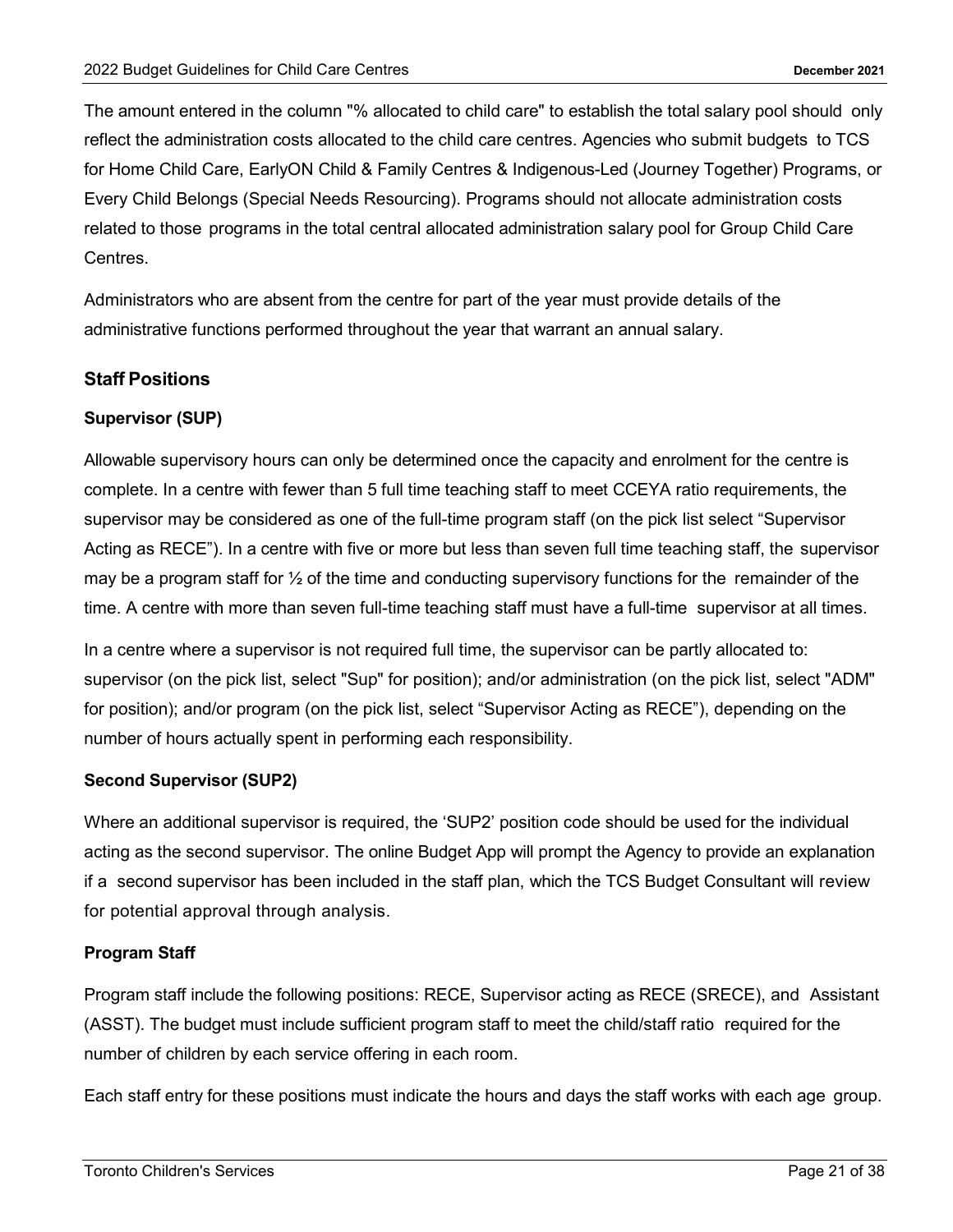- Staff working with one age group for the same number of hours throughout the year should only be entered once; i.e. PS staff working 7 hours/day for 261 days.
- Staff working with one age group whose hours fluctuate throughout the year can be entered once if the hours worked are averaged over the total days worked in the budget year, or multiple times to reflect the fluctuations. For example, a SA staff that works 5 hours per day during the school year and 7 hours per day during summer can be entered as working 5.38 hours/day for 261 days, or as working 5 hours/day for 211 days and 7 hours/day for 50 days.
- Staff working with more than one age group must be entered multiple times to reflect the hours/day and days/year worked with each age group; i.e. staff that splits their time equally between infants and toddlers can be entered as working 3.5 hours/day for 261 days with infants and 3.5 hours/day for 261 days with toddlers.

#### **Housekeeper/Cook (HK)**

Staff who prepare meals, wash dishes, or other related duties are classified as housekeeper/cook in the online Budget App. Centres who prepare food on the premises may include the cost of a full-time housekeeper/cook. Where the food is catered, a part-time housekeeper/cook may be included in the budget.

#### **Caretaker/Cleaner (CT)**

Staff that are employed by the centre who provide janitorial/cleaning services are classified as caretaker/cleaner in the online Budget App. TCS reviews the salary for reasonableness based on factors such as the size of centre, job duties, and hourly wage.

Cleaning services provided to the centre by an individual or company that issues the centre an invoice for its services are considered contracted costs (i.e. non-salary) and should be recorded in the Other Staffing Cost section of the budget under Contracted Caretaker/Cleaner.

#### **Contracted Caretaker/Cleaner**

This category includes non-salary contracted cleaning costs.

#### **Other**

This position is used for any position other than those previously listed, whose salary costs are not included in the calculation of a centre's per diem rates e.g. bus driver. When this position code is used, the online Budget App will prompt the user to provide an explanation of the position, whether the position is funded through an alternate revenue source, or a rationale for why the salary and benefit costs for the position should be included in the calculation of the centre's per diems.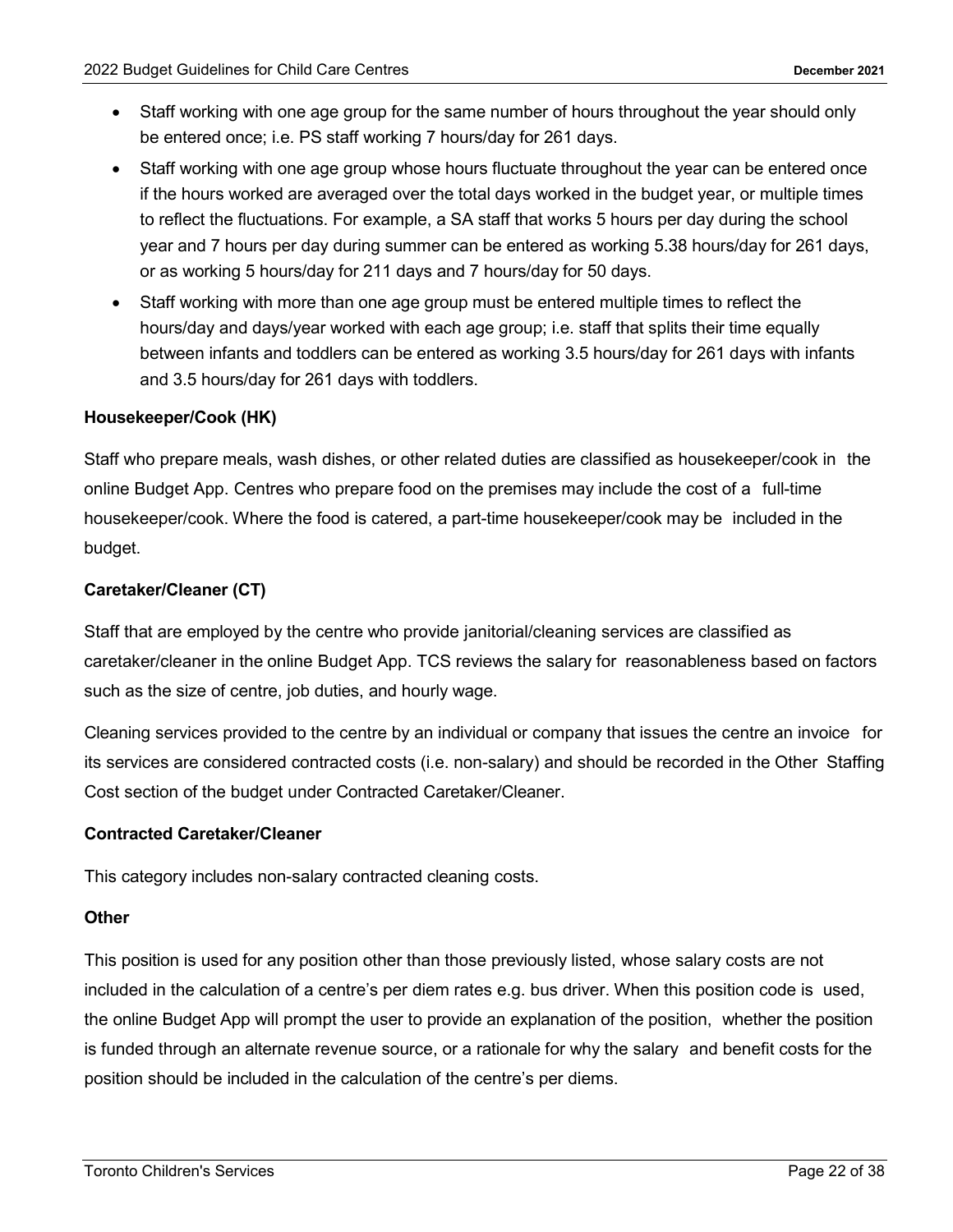#### **Casual/Supply Staff**

Up to 10% of the total salary staff expenses (excluding administration) are allowed under this category to recognize the cost of hiring supply staff to replace regular program staff that are absent or on vacation.

There are two categories for Casual/Supply Staff:

- 1) **Casual Salaried** supply staff are those employed directly by the child care agency and are issued a T4 or T4A slip; and
- 2) **Casual Contracted** are not employed by the child care agency; rather they are employed by a temporary employment service who invoices the centre for the services rendered.

The total of these two categories cannot exceed 10% of the total costs for staff expenses (excluding administration).

#### <span id="page-22-0"></span>**Staff Benefits**

Employer contributions are allowable in the budget up to a maximum of 25% of total projected payroll salaries of staff, including salaried Casual and Salaried Administrative Staff.

The amount budgeted for staff benefits should **not** include any amounts relating to the PWE grant.

### <span id="page-22-1"></span>**Other Budget Expense Categories**

#### <span id="page-22-2"></span>**Program Related**

This category includes play materials, play equipment, and furnishings that are purchased and are individually less than \$5,000. It also includes equipment repairs, diapers, transit for trip expenses and admission fees for trips.

Any single items purchased that exceeds \$5,000 will fall under the capital expenditure category, amortization/depreciation.

#### <span id="page-22-3"></span>**Food - Prepared on Premises**

The cost for food purchased for all meals and snacks are reported in this category. Staffing costs related to staff who prepare food are not included in this line item; they are reported under Housekeeper/Cook in the staffing plan.

#### <span id="page-22-4"></span>**Food – Catered**

Catered food costs for all purchased meals and snacks are reported in this category. Staffing costs for part-time housekeeper/cook related to food preparation are not included in this line item and should be entered in the staffing plan as housekeeper/cook.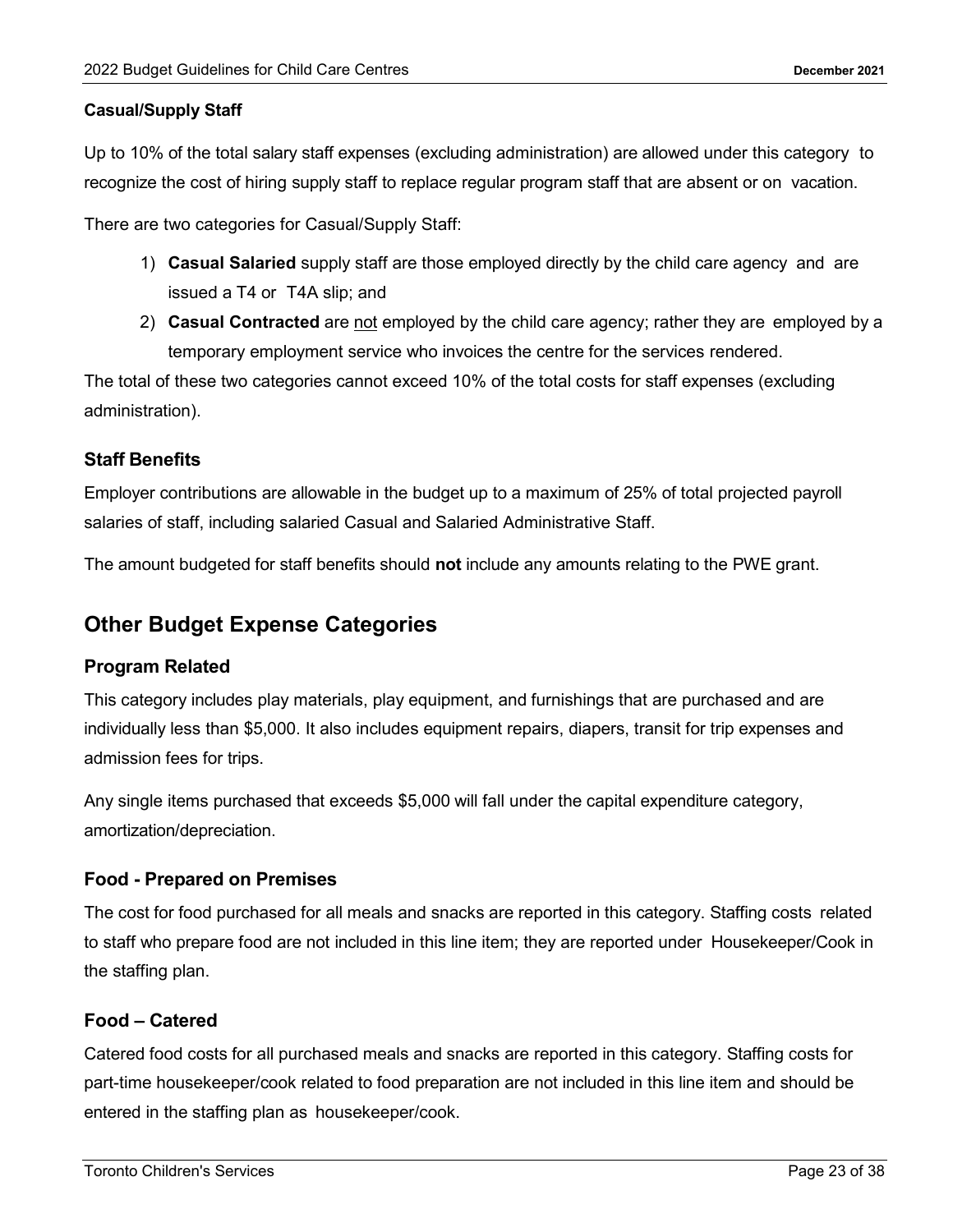#### <span id="page-23-0"></span>**Rent**

Rent includes rental costs associated with the child care location, not including permit fees paid to the school board. A copy of the current lease must be submitted to TCS and will be retained on file. The lease agreement must support the rent cost included in the budget submission. In certain cases, a lease letter is acceptable. This letter must be updated annually and must specify rent amount. If the lease agreement specifies an amount that is charged for utilities and maintenance, these costs should be reported as utilities/maintenance expense. Rent is assessed for reasonableness in comparison to the lease and considers the utilization of the licensed capacity.

A lease or lease letter must include the following:

- Address on lease must correspond with the location of the centre.
- Length of time of lease must be specified.
- Description of space being used for the child care centre and the amount of square footage being used must be specified. If the percent of building occupancy is included, this must be specified and be reasonable based on the Consultant's knowledge.

Documents must be signed, dated and be on the letterhead of the landlord/property management company/property owner.

Child care operators in schools are not required to submit a lease agreement or permits unless requested.

Service providers must provide a certified market value assessment to confirm the reasonableness of rent expense if the child care centre pays rent to a related party that owns the building in which the centre is located.

#### <span id="page-23-1"></span>**School Board Permit Fees**

Permit fees are those paid to the school board for non-instructional days or for alternate space, that is **not** already paid to the school board directly by the City under the School Occupancy Agreements. A copy of the invoice may be required to support the permit fees included in the budget submission.

#### <span id="page-23-2"></span>**Mortgage Carrying Costs**

Interest charged for a mortgage may be included in this category. The principal portion of the loan is not allowable. A copy of the mortgage document specifying the current mortgage carrying costs must be submitted to TCS and will be retained on file.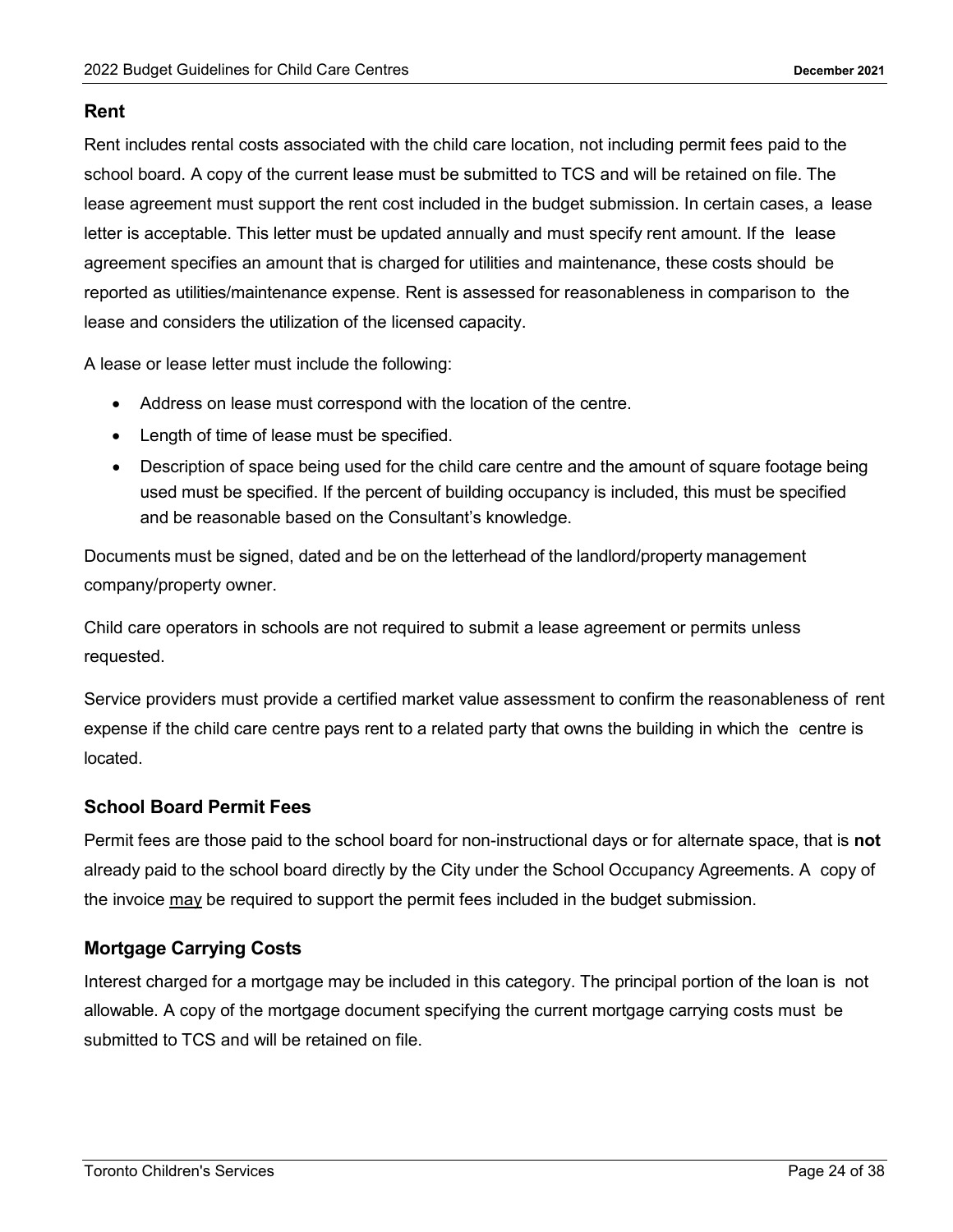#### <span id="page-24-0"></span>**Utilities/Maintenance**

Utilities and maintenance expenses for the repair and upkeep of the property related to the child care centre are included in this category. If the lease agreement specifies an amount that is charged for utilities and maintenance, these costs should be reported in this category.

#### <span id="page-24-1"></span>**Amortization/Depreciation**

This category includes expenses of a capital nature that individually exceed \$5,000. This may include depreciable assets such as furniture, playroom and playground equipment, computer hardware and depreciable leasehold improvements.

The purpose of this expense category is to allow the cost of capital purchases that could not be otherwise funded through Minor Capital and Health and Safety Grants or other funding sources. The intent is to provide funding for these expenditures through the per diem revenue a centre receives over a period of time (generally five years) as this allows for a more efficient allocation of public funding while also minimizing significant fluctuations in public fees and per diem rates.

The costs allowed under this category are not the same as the amortization expense reported in the centre's financial statements. Amortization for accounting purposes represents the allocation of capital expenditures based on the centre's own accounting policies for calculating amortization and is not an allowable budget expense.

Invoices must be provided as supporting documentation for any amortization amount included in the budget submission. All purchases in this category must be depreciated/amortized over a minimum of five years. However, the number of years of depreciation/amortization may vary depending on the asset. For example, significant leasehold improvements may be amortized over the term of the lease or loan.

Minor Capital, Health and Safety, and Transitional Funding projects funded by the City through approved grants must not be included as an amortization expense. If costs for the project exceed the portion funded by a grant, the excess amount may be included in the budget submission. For example, if a centre received \$50,000 in Health and Safety Grant funding towards a renovation with a total cost of \$60,000, they may include \$10,000 as amortization.

If a centre is budgeting amortization costs in the 2022 budget, the [amortization](http://wx.toronto.ca/inter/clerks/fit.nsf/ag_getAttachment?Open&documentid=8bb93b95501fc5d4852583050064f8b7&action=opendocument&attnum=1#xd_co_f=ZjA0MmQ4MjYtNDc2Yi00NWUxLWFlZWItODMxNzA2NDhmYzA2%7E) spreadsheet must be completed and submitted with invoices. The spreadsheet can be found on the 'Early Learning & Child Care Partners - Contract & Financial Information' web page. The amortization spreadsheet and invoices should be submitted to TCS.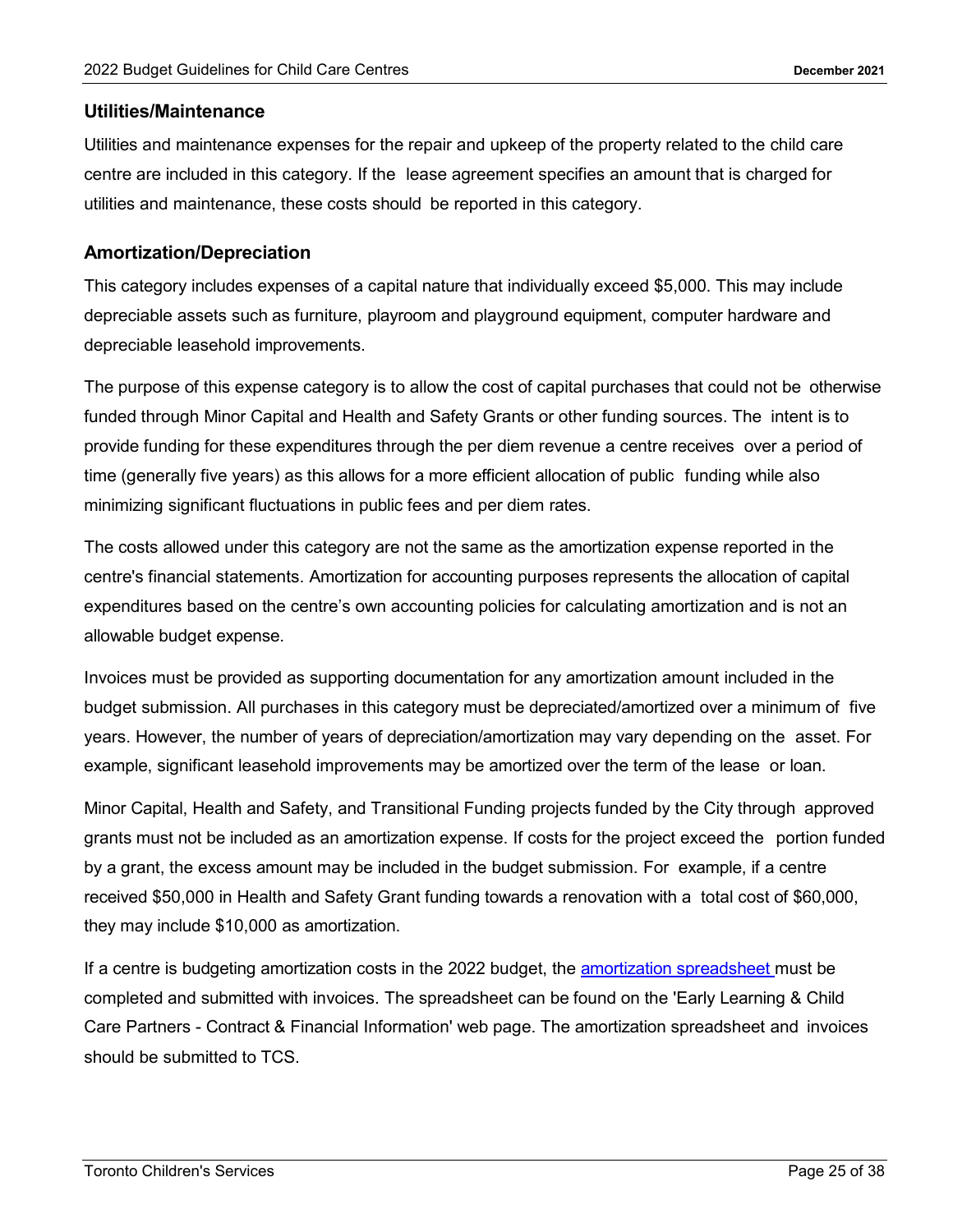Any new amortization expense is not allowable for centres located in schools as capital expenditures/leasehold improvements to school buildings are funded separately by the School Board. Minor Capital and Health and Safety grants may be available to support maintaining facilities in a state of good repair.

#### <span id="page-25-0"></span>**Property Taxes**

Property taxes applied to the child care centre should be reported under this category, separate from rent or mortgage carrying costs. If property taxes are incorporated into the rental agreement and monthly rent expense, do not enter property taxes separately on this line.

#### <span id="page-25-1"></span>**Insurance**

Insurance costs for each location related to coverage of a minimum of \$2 million general commercial liability and coverage for Director's liability are reported in this category.

The certificate of insurance must list all locations where programs are delivered and are in receipt of funding from the City, contain a cross liability clause, and name the City of Toronto as an additional insured.

#### <span id="page-25-2"></span>**Cleaning & Housekeeping (Supplies)**

This category includes supplies for cleaning, laundry and kitchen supplies. It does not include any staffing costs for staff that perform cleaning/housekeeping tasks.

#### <span id="page-25-3"></span>**Office Related**

Items purchased for office use that are less than \$5,000 such as advertising, telephone, and bank charges are reported in this category. Any office related items greater than \$5,000 should be reported under the Amortization/depreciation expense category.

#### <span id="page-25-4"></span>**Professional Fees**

Professional fees include audit fees. It does not include bookkeeping costs, which are to be reported in administration (salaried or contracted).

#### <span id="page-25-5"></span>**Legal Costs**

This category includes all legal costs, related to the operation of the centre.

#### <span id="page-25-6"></span>**Professional Development**

This category includes staff training and development, conferences, and resource material costs.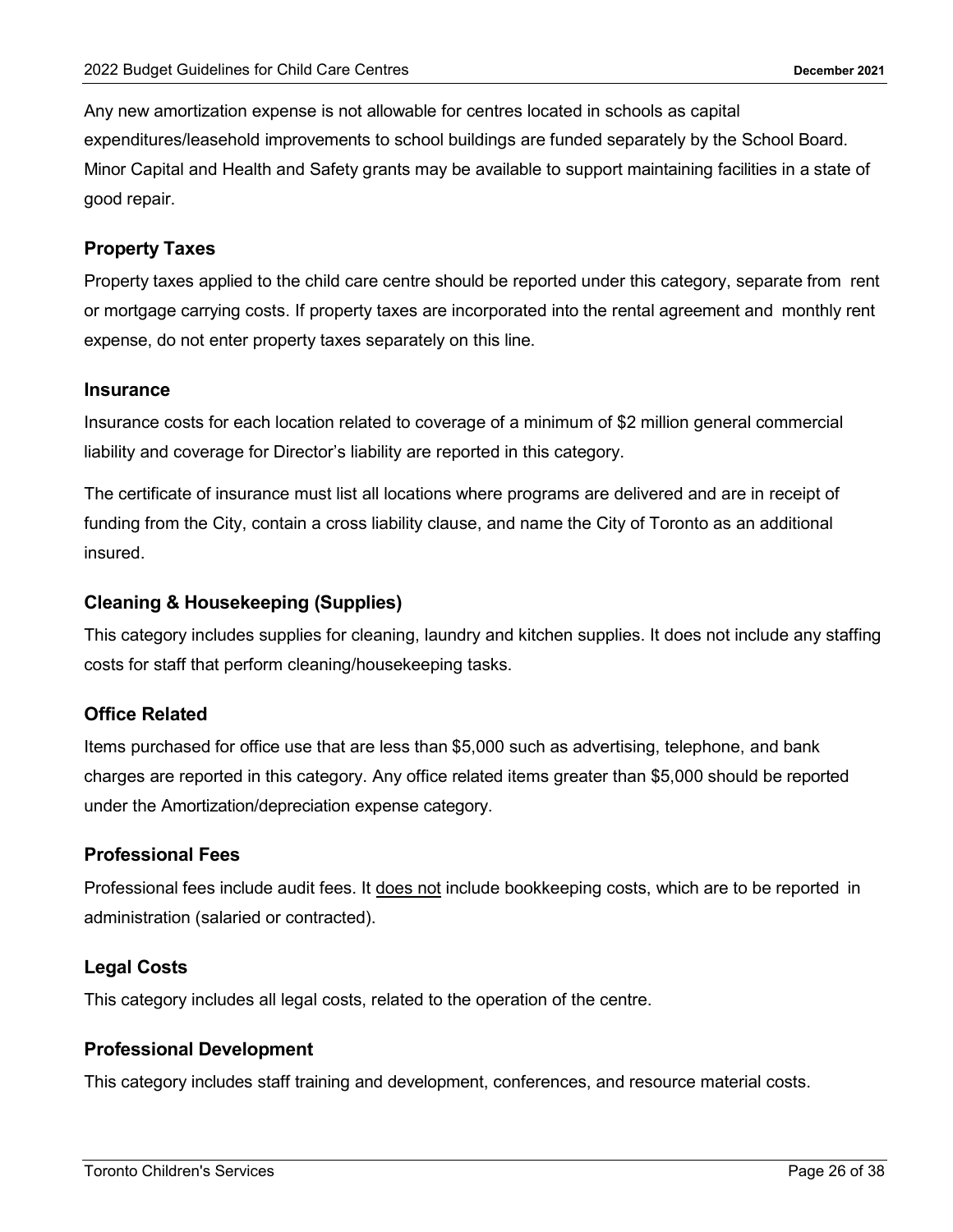#### <span id="page-26-0"></span>**Business Travel**

Allowable travel costs are those that relate to centre business. The maximum allowable is \$1,000 for a centre with an enrolment of 60 children. Where a centre has an enrolment of greater than 60 children, the maximum allowable is \$1,500.

#### <span id="page-26-1"></span>**Other Expenses (Other Expense 1 & Other Expense 2)**

Any costs that are unique to the centre that have not already been itemized are included under other costs. A description of these items is required and may include subscriptions to journals and magazines, memberships, and parent/board expenses. Expenses related to bad debt and all school bus expenses are not allowable. The Audit Guidelines provide additional expenses that are not allowable in budgets for per diem calculations.

## <span id="page-26-2"></span>**Budget Revenue Categories**

#### <span id="page-26-3"></span>**Parent Fees**

Parent fees include full fee revenue as well as the parent portion of fee subsidy.

#### <span id="page-26-4"></span>**Fee Subsidy**

Budgeted fee subsidy revenue is the portion of fee subsidy that comes directly from the City. It should be based on current funding levels (i.e. per diem rates in effect at the time when the budget is submitted) plus a reasonable projected increase, which must be proportional to increases in net costs (budgeted expenditures less GOF funding) and full fees. Given the impact of COVID-19 on enrollment, agencies should budget fee subsidy revenue based on the planned operating capacities and not the impact of COVID-19.

#### <span id="page-26-5"></span>**General Operating Funding**

The GOF funding amount approved in the prior year's budget will appear in Column A and will be prepopulated in Column B Actual.

The total GOF funding will equal the GOF funding stated in the Agency's Service Agreement, Schedule 1.3. If the total GOF funding paid differs from the stated amount in the Service Agreement, Agencies should contact their TCS Consultant.

The total annual GOF funding in Column C will equal the current GOF value per point and the capacity and enrolment entered in Tab 3 of the online budget. The amount will reflect the approved operating capacities for infant, toddler, or preschool, and any decreases to operating capacity or days of service.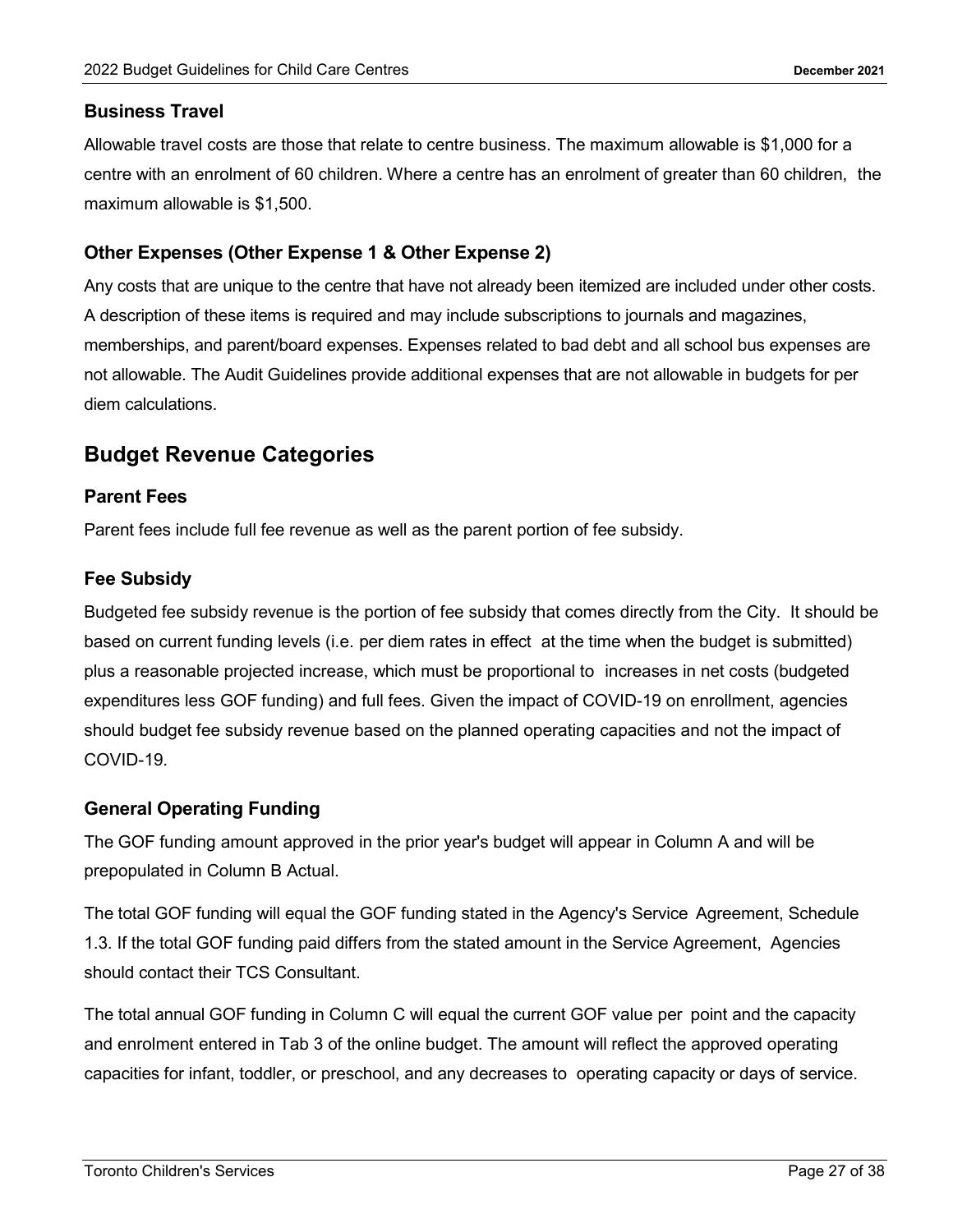#### <span id="page-27-0"></span>**Revenue – Other Revenue**

#### <span id="page-27-1"></span>**Minor Capital Grant**

Health and Safety Grant/Minor Capital funding received in 2021 should be reported in Column B. The amount of the expenditure should also be reported under "Other Expense" in Column B.

#### <span id="page-27-2"></span>**New: Safe Restart Funding (SRF) – Column B only**

Safe Restart Funding is a new pandemic related revenue category, in column B. The revenue from Safe Restart recognized in 2021 must be entered in Column B. As per the current audit guidelines (March 2021), Safe Restart Funding requires a separate note disclosure in the financial statements. The note disclosure must identify, at a minimum: total allocation received, total amount of funding recognized as revenue, and total amount of funding deferred. The total revenue from Safe Restart may be different than the recognized revenue entered into Column B. Any Safe Restart funding carried over into 2022 should *not be entered* in Column C as the budget is COVID-free.

#### <span id="page-27-3"></span>**City Grants Excluding Per Diem**

The budget line items for City Grants received, Transitional Funding and GOF **will** be deducted from total approved operating expenses to calculate net approved operating expenses, which will be used to determine the per diem rates. The budget line for Other Grants/Funding **will not** be deducted from total approved operating expenses to calculate per diem rates.

Centres that enter other types of grants for 2022 are required to provide an explanation detailing the source of the funding and the intended purpose of the funding.

#### <span id="page-27-4"></span>**Other Grants/Funding**

Funding received from other sources (such as United Way or a Foundation) that will be used to cover operating expenses for the child care centre should be reported under this category.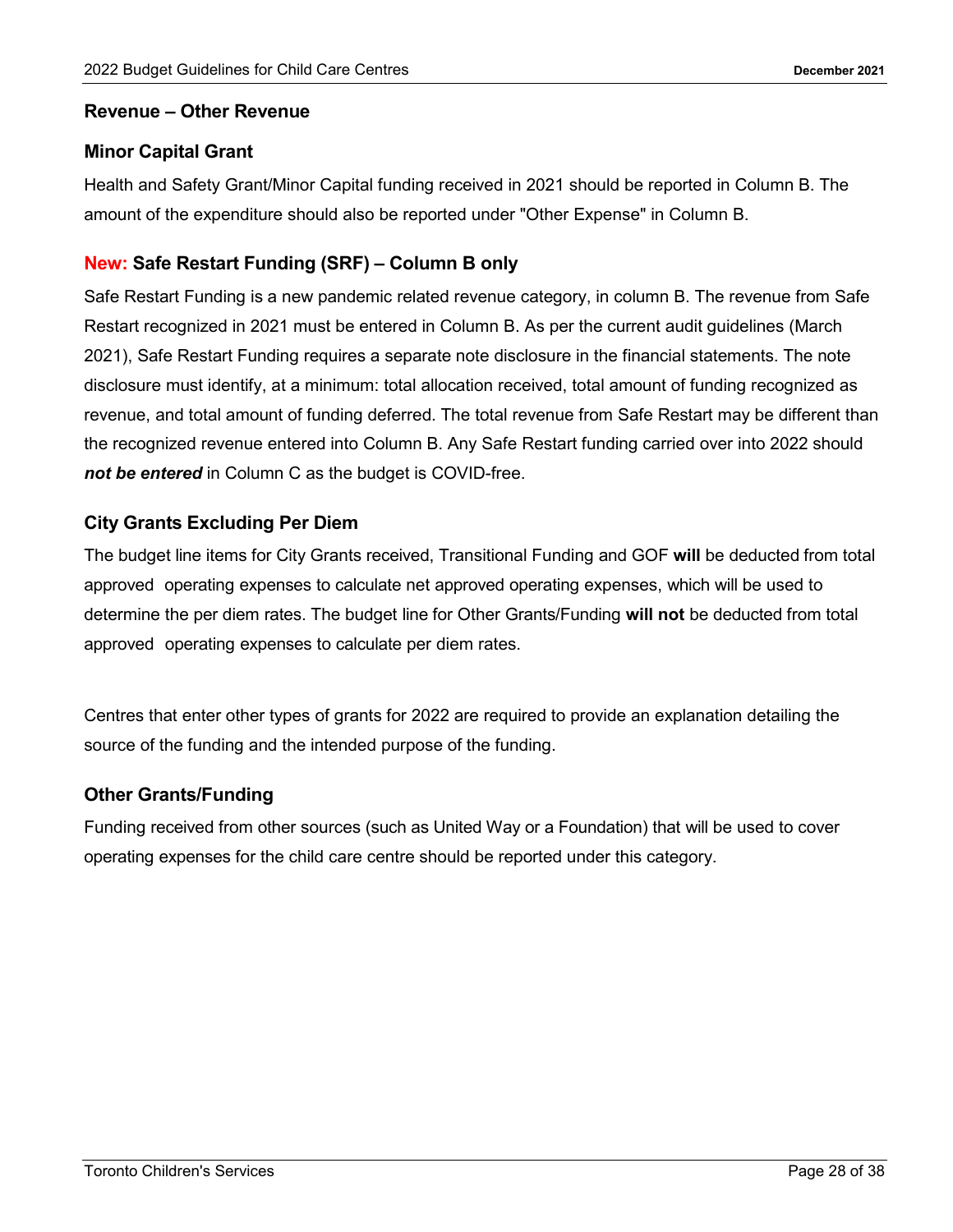**NEW:** As a result of COVID-19, centers may have accessed new funding sources and/or funding types to support operations. See list below:

<span id="page-28-0"></span>

| Canada Emergency Wage Subsidy ("CEWS")     |
|--------------------------------------------|
| 10% Wage Subsidy for Employers ("10% WS")  |
| Canada Emergency Commercial Rent ("CECRA") |
| Canada Emergency Rent Subsidy ("CERS")     |
| Canada Emergency Business Account ("CEBA") |
| Ontario Small Business Grant               |

Agencies are required to include all federal revenue types received within the "Other Revenue" tab. This information will be recorded in Column B under Reported Actuals for 2021 under the "Other Grants/Funding" line.

# <span id="page-28-1"></span>**Surplus / (Deficit)**

The surplus / (deficit) line allows agencies to report any planned over or under expenditure for 2022. When completing the 2022 budget the surplus/ (deficit) line should be used by agencies to balance budgeted expenditures against anticipated revenues.

A deficit budget must be accompanied by a detailed and reasonable written plan that identifies how the deficit will be addressed.

## <span id="page-28-2"></span>**Budget Submission Deadline**

The online budget and all supporting documents are due: **November 30, 2021.**

#### **Supporting Documents**

If an amount has been budgeted for Amortization, Rent, and/or Mortgage Carrying Costs, a current copy of the supporting documents must be submitted. Required documents must be submitted in order for TCS to analyze and approve the budget.

Forward all supporting documents to the centre's Budget Support Assistant. Scanned copies of documents are appropriate. Clearly mark the location name and location ID on the email when scanning. The name and contact information of the centre's Budget Support Assistant is listed under the TCS Contact Info link in Online Services.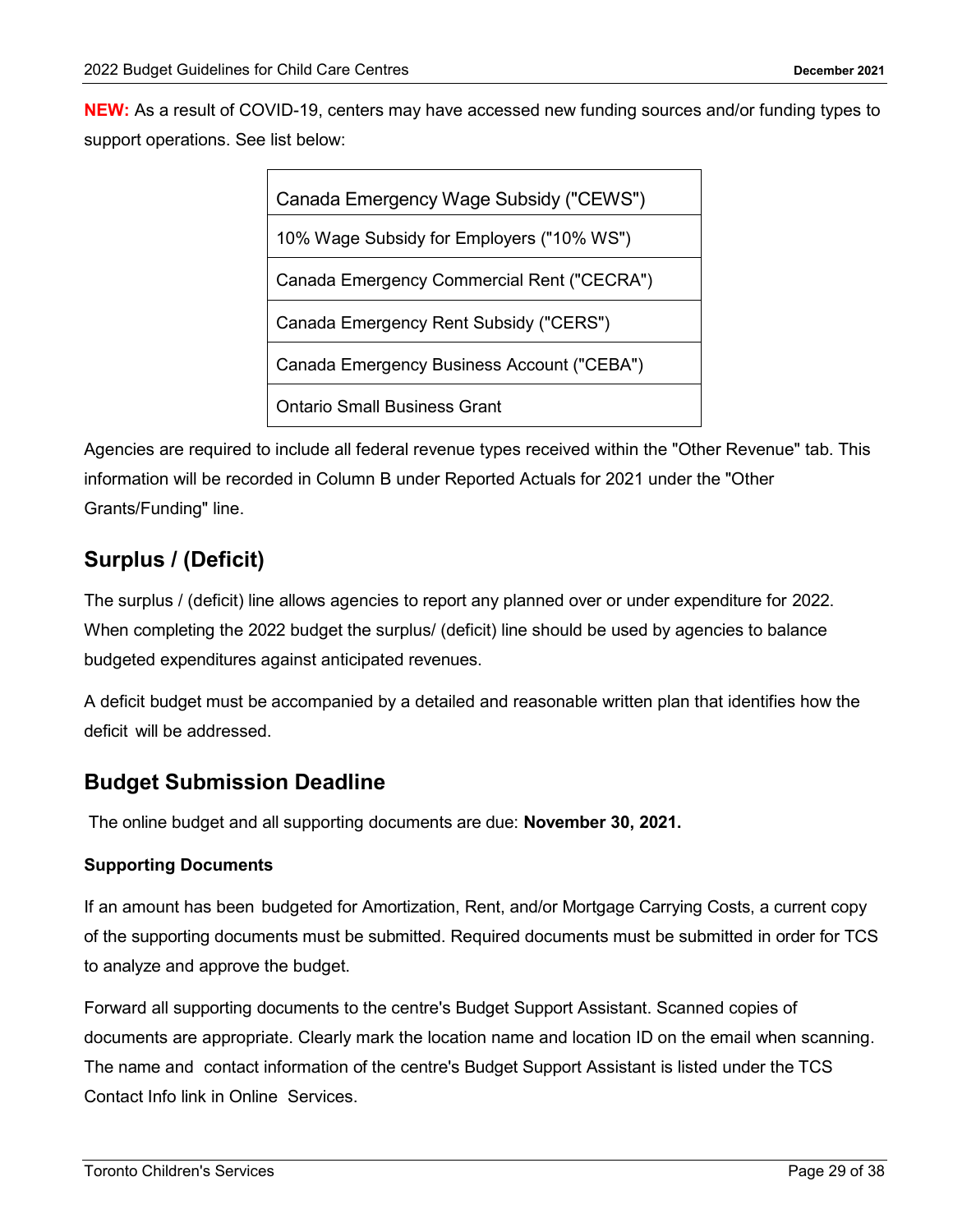For a complete list of supporting documents required, refer to the "Document Submission Check List" on the Summary tab in the online Budget App. Agencies should retain copies of all documents submitted to TCS for their records.

Agencies should contact their TCS Budget Consultant if they have any questions about the budget or submission process.

## <span id="page-29-0"></span>**IMPORTANT: Sanctions and Penalties**

In order for the City to effectively maintain the TCS Provincial reporting obligations, and to determine the system cost in a timely manner so that rates are confirmed for Agencies as soon as possible in 2022, TCS will be implementing sanctions and penalties for late budget submissions to uphold business deadlines.

Under exceptional circumstances, a written extension request may be made to your Budget Consultant.

Agencies who fail to submit required budgets, reports and other supporting documents on a timely basis may be subject to the following sanctions and penalties:

- Forfeit their funding increases or grant eligibility if no submission is received by budget/grant deadlines
- Stop Advance payments and change fee subsidy payments only on final attendance invoice for each month
- Payment Schedule adjusted from Quarterly Advances to Monthly Advances
- Payments suspended until issue is resolved
- Further sanctions, including but not limited to the termination of the Service Agreement between the City of Toronto and the Agency, the holding and/or recovery of funds, and no consideration for expansions of locations or service levels.

## <span id="page-29-1"></span>**Agency Approval of the 2022 Budget**

The budget submission must be approved by the Operator, (Board of Directors/Owner) and submitted by a Signing Officer of the Agency. The Signing Authority must agree to the terms listed at the bottom of the summary tab in the online Budget App. By submitting the budget, the Agency is signing an accompanying document to the Service Agreement between the Agency and the City of Toronto.

## <span id="page-29-2"></span>**Approved Per Diem Rates**

Per Diem rates are the daily amount paid by the City for each eligible service offered where a family in receipt of fee subsidy occupies the service. Per diems are established based on the annual budget submitted to TCS by Agencies with a Service Agreement for Fee Subsidy.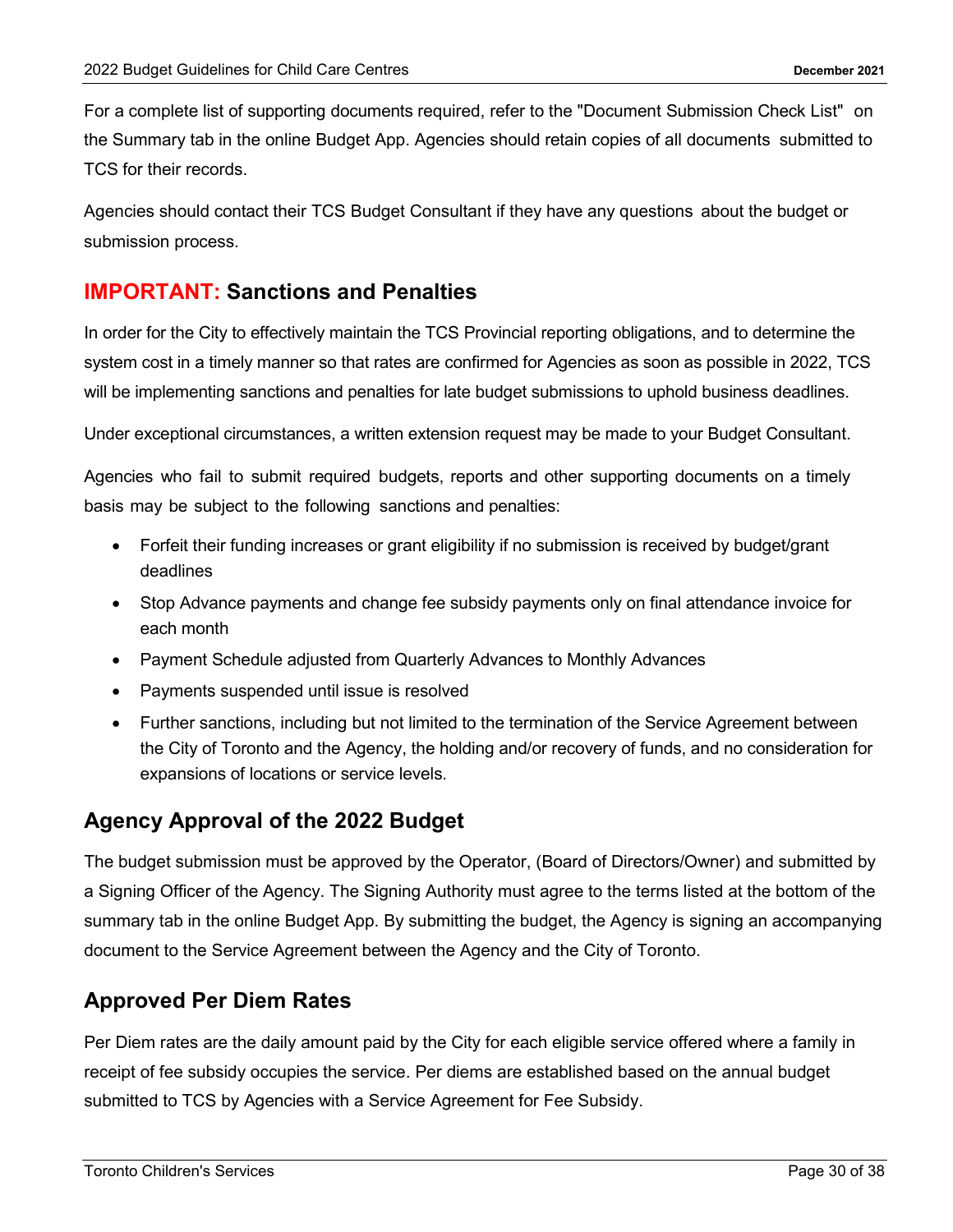The expenses or costs submitted in the budget are reviewed and approved in compliance with these guidelines, the General Operating Funding Guidelines, and any other TCS policies and guidelines.

TCS determines per diem rate increases for service providers annually, based on the total costs approved for all contracted service providers and Council approved funding levels. City Council approval is required in order to increase the per diem rates/funding paid to a service provider. However, funding/per diem rates may be decreased based on budgeted/approved costs. In these cases, the Agency is issued a revised Schedule to the Service Agreement, which will outline the revised funding/per diem rate(s) and the effective date.

Per diems are calculated based on the 'net approved expenses'. The 'net approved expenses' are the total approved expenses in the budget minus funding sources such as General Operating Funding or United Way Funding. TCS determines per diem rate increases for service providers annually, based on the total costs approved for all contracted service providers and Council approved funding levels. City Council approval is required in order to increase the per diem rates/funding paid to a service provider.

TCS is only able to fund increases annually based on Council approved funding levels.

Incomplete or inaccurate budget submissions resulting in underpayments will not be revised after TCS budget approvals for 2022 system funding levels.

TCS has created a resource to support the understanding of how [Per](https://www.toronto.ca/community-people/community-partners/early-learning-child-care-partners/financial-information/per-diems-for-child-care/) Diems are calculated. See Per [Diem Fact Sheet](https://www.toronto.ca/community-people/community-partners/early-learning-child-care-partners/financial-information/per-diems-for-child-care/) – on the [Contract & Financial Information](https://www.toronto.ca/community-people/community-partners/early-learning-child-care-partners/financial-information/) page of the website.

#### <span id="page-30-0"></span>**Resources**

TCS has a number of resources and financial tools available to support agencies in the annual budget submission process. This includes resources and guidelines available on the [website,](https://www.toronto.ca/community-people/community-partners/early-learning-child-care-partners/) budget overview sessions, **2022 virtual budget labs** and access to staff for support.

Reach out to your TCS Budget Coordinator or Budget Consultant for questions or need assistance.

## <span id="page-30-1"></span>**Service Contract Responsibilities**

#### <span id="page-30-2"></span>**City of Toronto Funding Responsibilities**

The City enters into Service Agreements with licensed child care centres that provide child care services to children aged Infant to 12 years in accordance with the:

- CCEYA and Regulations,
- funding and guidelines issued by the Ministry of Education,
- Toronto Children's Services (TCS)'s Service Plan, and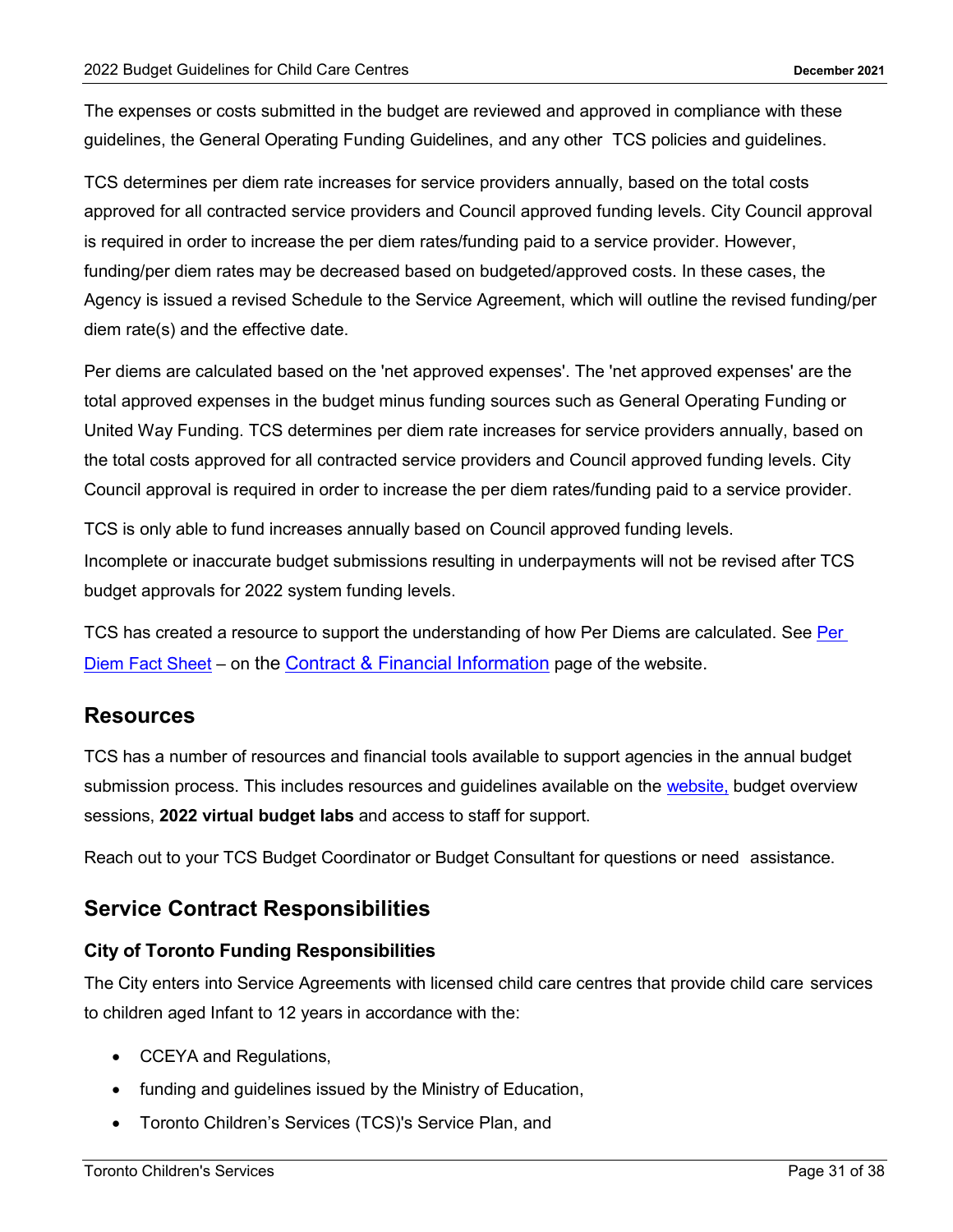• Operating Standards including the Assessment for Quality Improvement ("AQI") measure.

Centres in receipt of fee subsidy are paid an approved per diem rate by TCS for each subsidized child enrolled at the centre, less any assessed fees payable by the child's parents/guardians.

TCS analyzes the budget submitted by the centre ensuring reasonableness and compliance with all applicable guidelines and policies and determines the approved per diem rate.

Child care centres who provide [Full-time Access to Service](https://www.toronto.ca/community-people/community-partners/early-learning-child-care-partners/financial-information/full-time-access-to-service/) to children aged infant to 4 years (i.e. infants, toddlers, or preschoolers), may be eligible to receive General Operating Funding (GOF) funding. The GOF is a funding revenue stream that supports Agencies with the cost of operating licensed child care programs. It is intended to offset operating costs (of which a very high percentage is the cost of wages) and therefore reducing the cost of care to families. GOF is not to be applied to a specific wage or employee; is not to be administered as a bonus to staff, it is intended to offset operating costs and is considered as part of the Agency's revenue.

#### <span id="page-31-0"></span>**Service Provider/Agency Responsibilities**

Child care service providers are required to submit various reports/documents etc. to TCS each year. For information on the reporting requirements and submission deadlines, refer to the 2022 [Business Cycle,](https://www.toronto.ca/community-people/community-partners/early-learning-child-care-partners/financial-information/) which is available on the 'Early Learning & Child Care Partners - Contract & Financial Information' web page.

#### <span id="page-31-1"></span>**Submission of Annual Operating Budget**

All service providers with fee subsidy must submit a realistic operating budget for each location that receives funding. Preparing an operating budget is a process that requires the organization's management to plan for the current year, including any planned changes to the centre's operations (e.g. expansions or reductions to operating capacity). Entering the details of the centre's budget in the online Budget App is only one aspect of an organization's annual budgeting process. The Agency must ensure that the revenue and expenses reflect any changes made to operating capacities.

Funding approved by the City is based on the centre's planned operations as outlined in their approved budget for the year. Any changes to the centre's operating capacity, age groups served, service offerings, public fees, or days of operation may affect the Agency's funding indicated in their Service Agreement and Schedules.

Agencies should discuss *in advance*, any planned changes to the centre's operations (e.g. staffing levels, enrolment/capacity levels, public fees, or days of operation) with their TCS Budget Consultant.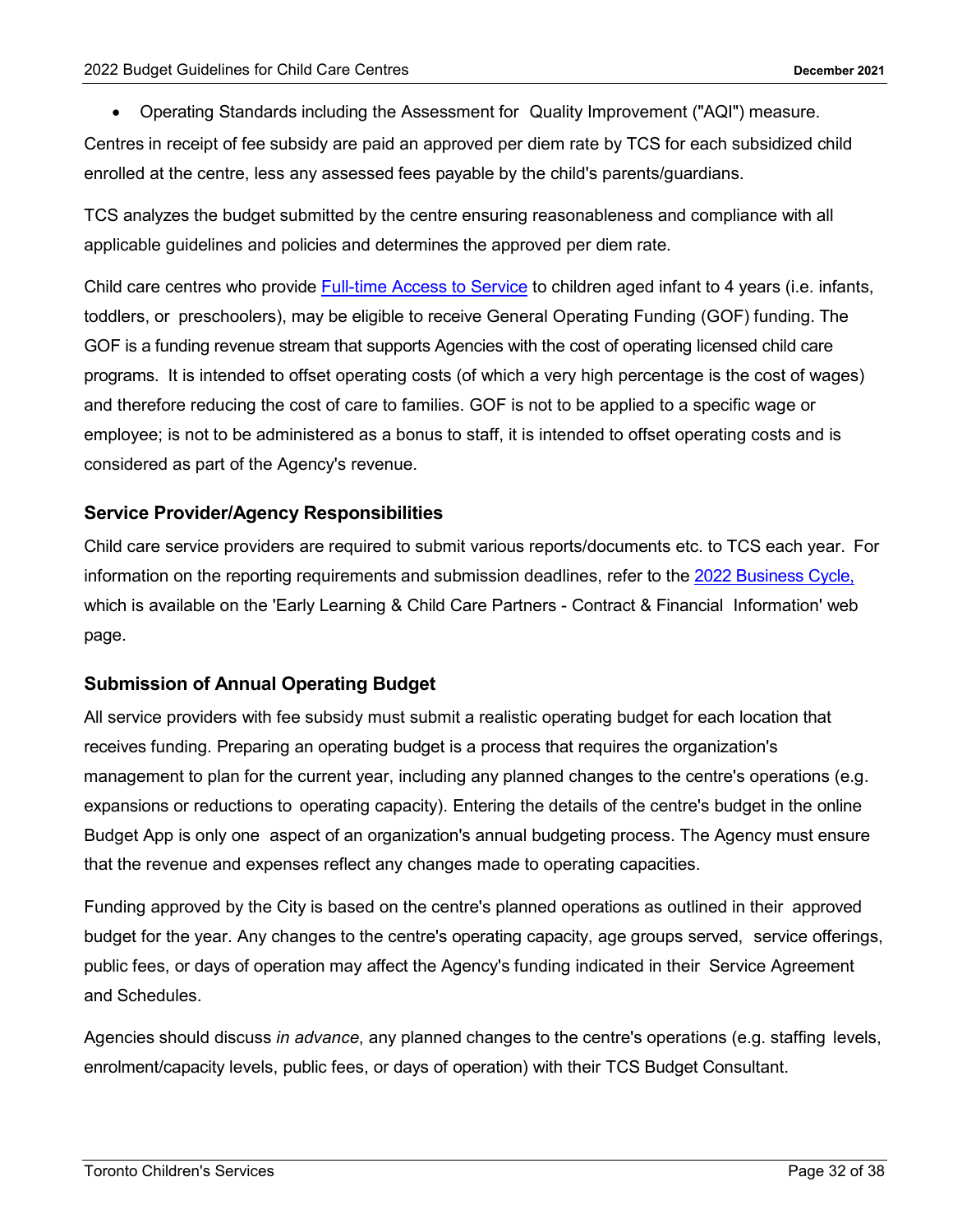The Budget Consultant can advise the Agency of whether changes to operations will impact funding levels, whether an application to amend the Agency's Service Agreement is required, and the timing of any changes to the Agency's Service Agreement and/or funding.

#### <span id="page-32-0"></span>**Child Care Operating Standards**

The Child Care Operating Standards (CCOS) are part of TCS's quality framework. All service providers with a Service Agreement for fee subsidy are required to meet the financial requirements outlined in the Child [Care Operating Standards](https://www.toronto.ca/wp-content/uploads/2019/01/8f5c-cs-aqi-child-care-operating-standards.pdf) (found on the 'Early Learning & Child Care Partners - Assessment for Quality Assurance web page).

#### <span id="page-32-1"></span>**Operator Guidelines for Child Care Fee Subsidy**

The Operator Guidelines for Child Care Fee Subsidy are a resource tool. The guidelines are available in the [Operators' Portal](https://secure.toronto.ca/csss/login/Welcome.do?SAMLRequest=eJxdj0FPwkAQhc%2F9F83eW1qFKBsKQYyRBLWhRRNvZTt012536s6W%2BPNdRRLDbTIz773vzRZfnQ6PYEmhyVgaJywEI7BWpsnYrnyIbtliPqOq0z1fDk6aLXwOQC4MvNAQ%2F71kbLCGY0WKuKk6IO4EL5ZPG34VJ7y36FCgZsH6PmN9a%2BReCWx1d1CNlH766GrTy06LthGq0njQEpGFwesZy7t4MdEAa0OuMs6vknQapUmUTsr0hk%2BmPJm%2BsyD%2Fi7pT5tTggiv%2Bz7U%2FPRF%2FLMs82kKtLAj3a3JUNdhnr8jYqlgXL6aU8AZ7FiyJwDoPtUJDQwe2AHtUAnbbTcakcz3x0YhADBZihxaNw1hUfDy%2BHl0Y9b1WovqxOufkOQsKwg02ypTYgi%2FORvNvr9mOZg%3D%3D&relayState=https%3A%2F%2Fsecure.toronto.ca%2FCSISOnTheWeb%2F&ssoLoginToken=null&appName=CSPP#xd_co_f=ZjA0MmQ4MjYtNDc2Yi00NWUxLWFlZWItODMxNzA2NDhmYzA2%7E) in Online Services under Applications / Financial, under Quick Links. The guidelines are available to users with Budget Preparer and Signing Authority Roles.

#### <span id="page-32-2"></span>**Audited Financial Statements**

In accordance with City policies and applicable Provincial guidelines, all centres with a Service Agreement must provide TCS with audited financial statements within four months of the organization's fiscal year end if they receive the following funding **in a calendar year**:

- \$30,000 or more in fee subsidy; **or**
- \$20,000 or more in any combination of;
	- General Operating Fund (GOF), including Legacy General Operating Grant (LGOG);
	- One Time Stability Grant
	- Provincial Wage Enhancement (PWE) grant;
	- Wage Subsidy/Wage Improvement Grant (Home Child Care only);
	- $\cdot$  1999 2005 Pay Equity Grant;
	- Minor Capital / Health & Safety Grant;
	- Mandatory Closure Period Funding (unavoidable eligible fixed costs)
	- Extended Closure Period Funding (unavoidable eligible fixed costs)
	- COVID-19 Revenue Gap Funding
	- Safe Restart Funding

When a centre is part of an Agency with more than one location, the funding thresholds outlined above are set at the Agency level; however, disclosure is required by location.

In order for the City to effectively maintain financial reporting obligations, TCS will be implementing sanctions and penalties for non-compliance with business deadlines.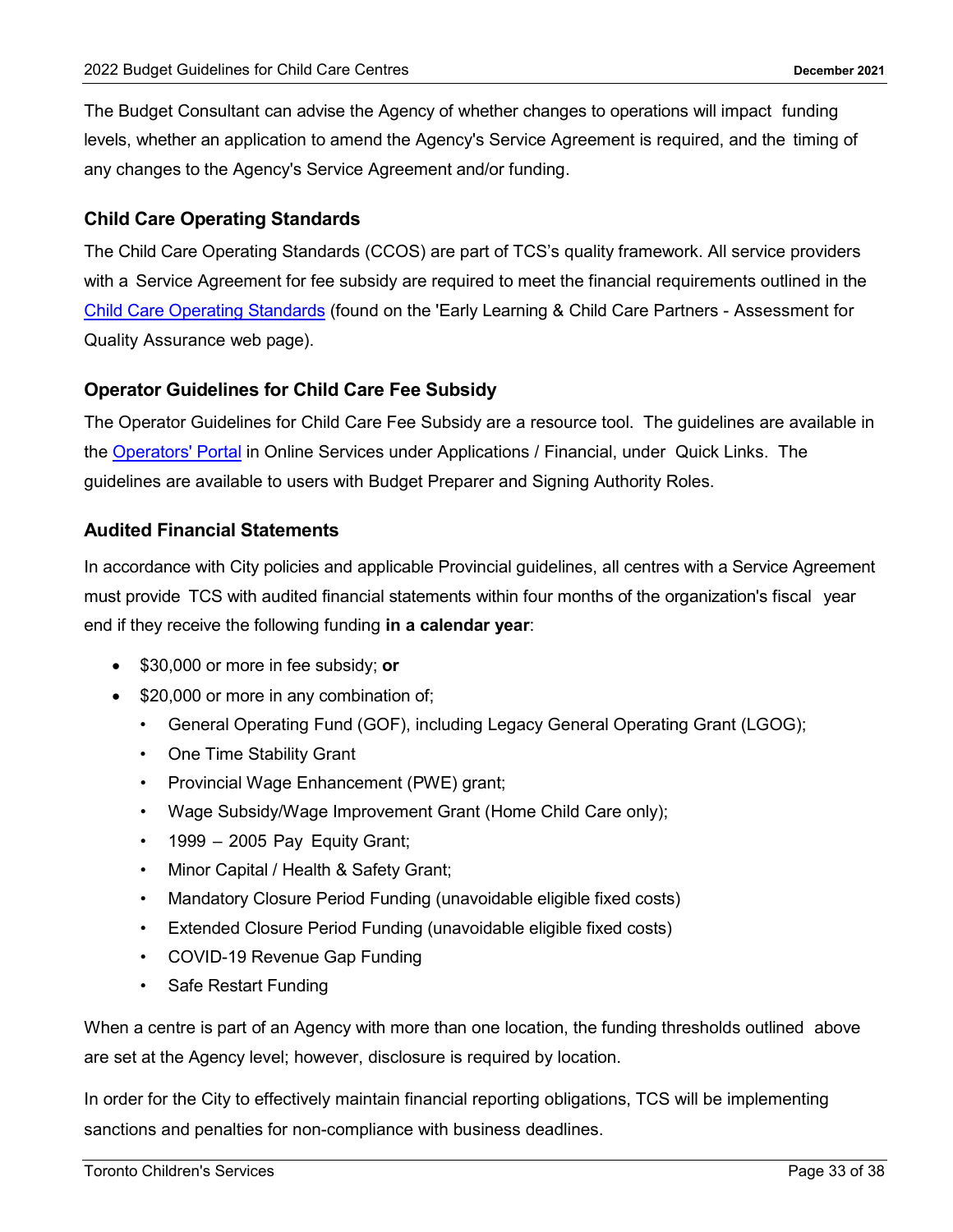Agencies who are unable to meet the audit submission deadline must submit an extension request in writing to their TCS Budget Consultant. The extension request should include the reason for the extension as well as the anticipated submission deadline. Failure to submit the required statements in the specified format may result in sanctions being applied.

Financial Statement submissions, whether audit or review engagements, contain an Independent Auditors Report (Opinion Statement) signed by a Licensed Public Accountant who is independent of the Agency. It is the responsibility of the Agency to confirm the auditor has a valid license to perform Audits and/or Review Engagements in Ontario. For more information about Auditors, Audits and Review Engagements, contact the Certified Professional Accountants Association of Ontario

Organizations will be required to **revise and resubmit** audited financial statements that:

- Do not comply with Canadian Auditing Standards;
- Are not prepared based on the appropriate accounting standards;
- Are not completed by a Licensed Public Accountant;
- Are not in compliance with TCS Audit Guidelines and financial reporting requirements;
- Do not present the revenue and expenses using the same line by line format as in the approved Budget.

#### **Audit Upload – Financial Statements and Documents**

In 2020, Toronto Children's Services launched a new document upload feature within Online Services for Operators. This feature is available for all agencies, to upload Audited Financial Statements, Review Engagement Report, Management Letter and supporting Audit/Review Engagement documents. Agencies are able to use this new efficient method of submitting financial information starting with their 2019 fiscal year.

The upload feature can be accessed through Online Services for Operators, in Applications, under the "Financial" tab. Children's Services has also provided a training video to support the learning process for this new feature. The Financial Document Upload video can be found in the Operator's portal financial landing page under Tips, Tricks & Help.

For more information related to the required format of the audited financial statements, review the [Audit](https://www.toronto.ca/wp-content/uploads/2019/01/8ed8-cs-audit-guidelines.pdf)  [Guidelines for Agencies,](https://www.toronto.ca/wp-content/uploads/2019/01/8ed8-cs-audit-guidelines.pdf) which is available on the 'Early Learning & Child Care Partners - Contract & Financial Information' web page.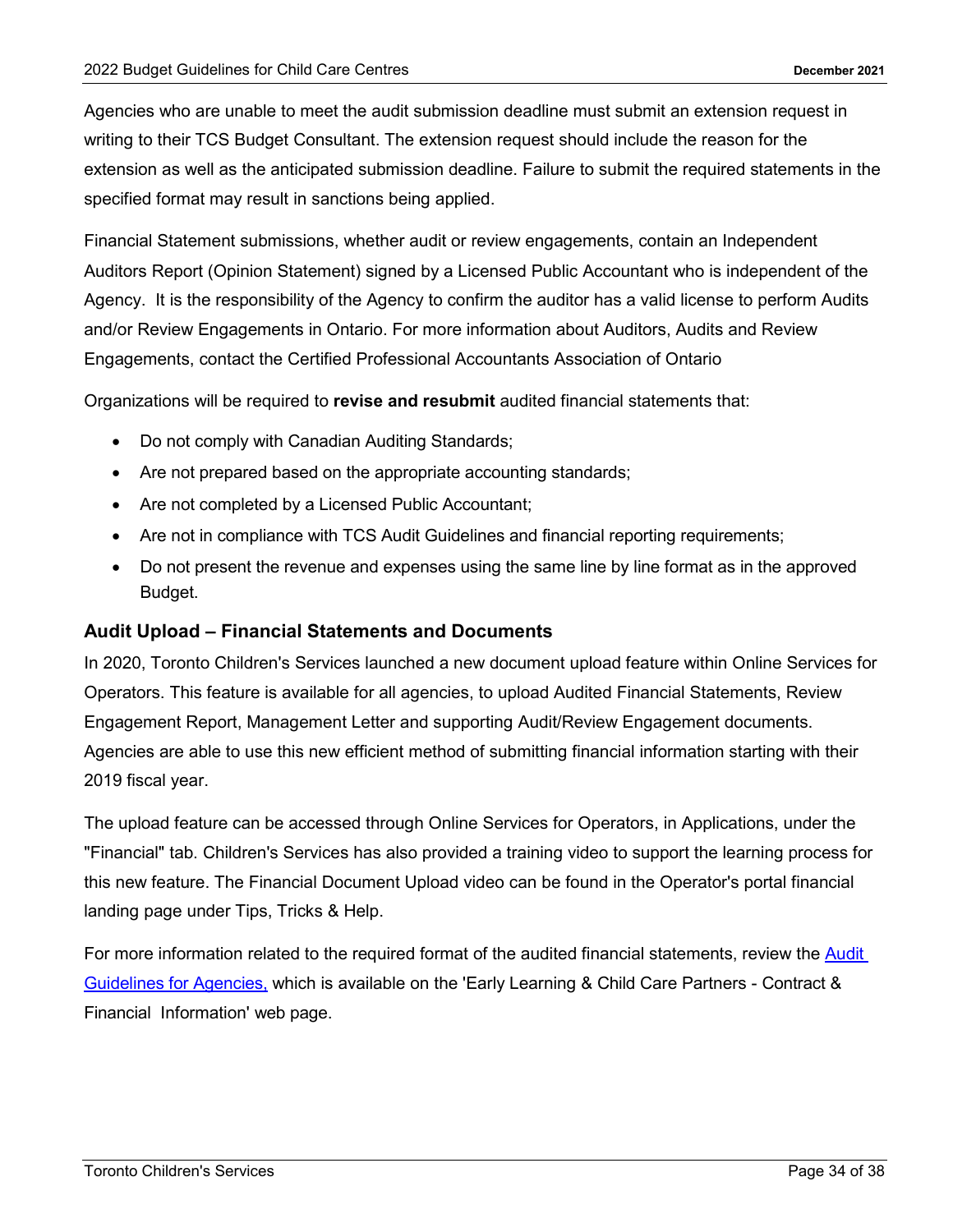## <span id="page-34-0"></span>**General Operating Funding Implementation Plans**

Detail information can be found in the General Operating Funding Guidelines

- It is the responsibility of the Agency to report any changes to its operations that may affect the eligible General Operating Funding amount.
- Failure to report changes will result in action that may include recovery of funding and/or imposing sanctions up to and including termination of the Service Agreement.
- In addition, a portion of General Operating Funding may be subject to audit recovery as outlined in the [Audit Guidelines for Agencies.](https://www.toronto.ca/wp-content/uploads/2019/01/8ed8-cs-audit-guidelines.pdf)

#### <span id="page-34-1"></span>**Implementation Plans**

- To ensure that any increased investments to child care Agencies is being used in a manner that supports the achievement of the Council approved Growth Strategy, Agencies that receive an increase in General Operating funding may be required to complete and submit for approval, an Implementation Plan before funding is increased.
- Agencies must ensure the funds are directed in a way that is consistent with the intent of the General Operating Funding, the Growth Strategy and an approved Implementation Plan.
- The Implementation Plan process is part of the Service Agreement contractual requirements. Agencies are required to comply with all terms and conditions set out in their Implementation Plan.

## <span id="page-34-2"></span>**Other Funding Requirements**

#### <span id="page-34-3"></span>**Surplus**

- Agencies are encouraged to accumulate a surplus of approximately three months of average operating expenses in order to meet unforeseen contingencies.
- Agencies are required to submit a plan to your Budget Consultant for the use of any accumulated surplus (that exceeds three months of average operating expenses) identified in the audit for any City funded program. The expectation of the Agency is that the surplus is reinvested into the program location it was intended for through the submission of the annual operating budget and used to support the provision of child care and early year services.
- Surplus in an Agency's fiscal year that exceeds 10% of allowable revenue may result in a recovery if an overpayment has occurred.

#### <span id="page-34-4"></span>**Deficit**

• When an Agency has incurred a deficit, TCS will review the audited financial statements during the audit analysis and if necessary, will request a business plan. TCS will analyze the impact on financial viability and consider the materiality of the deficit as well as changes over the prior year. The business plan should be realistic and identify how the deficit will be addressed in the following fiscal year.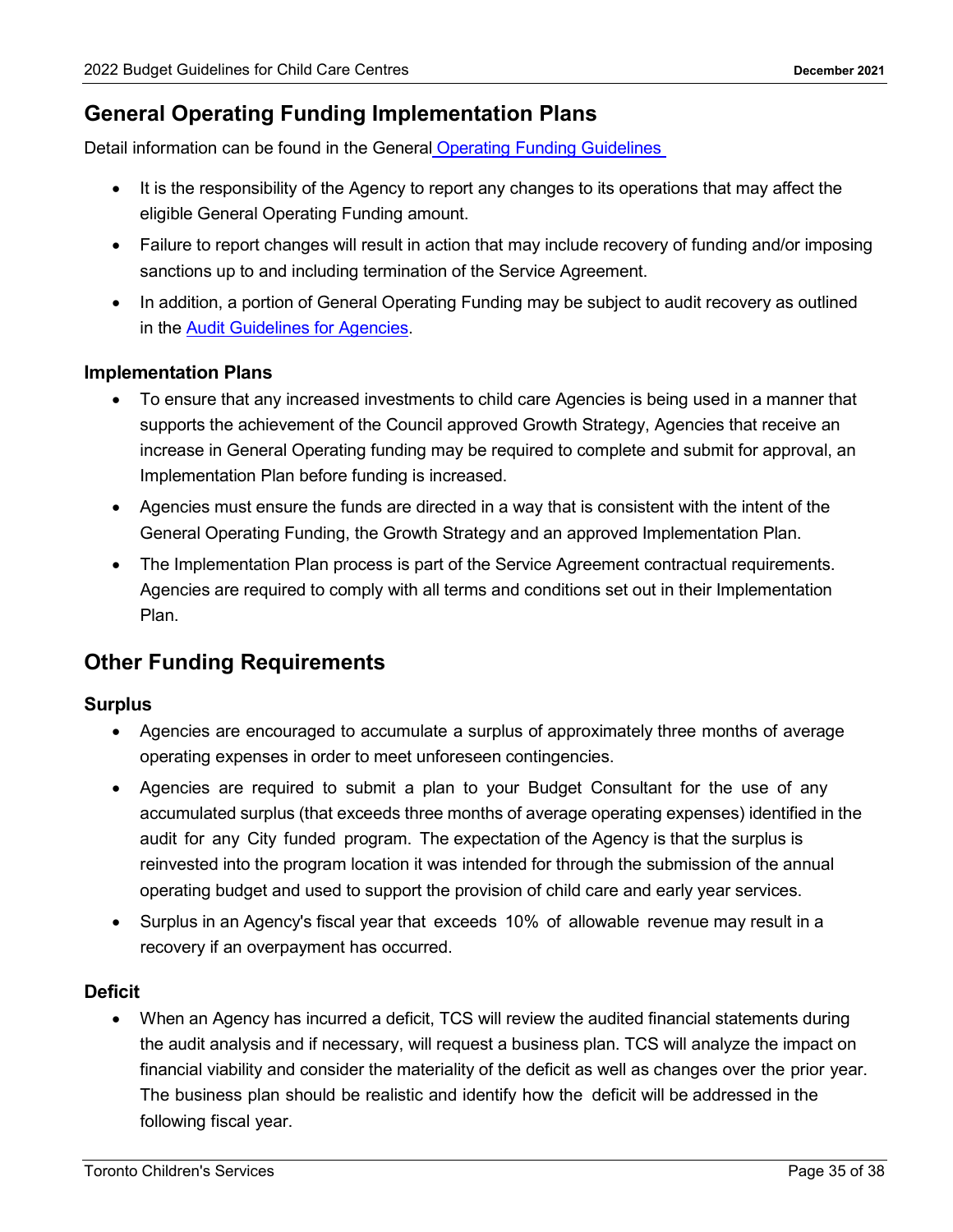#### <span id="page-35-0"></span>**Management Letter**

- When an organization receives a management letter from an auditor, the organization is required to submit (upload) a copy of the management letter and a copy of management's written response to the auditor.
- A management letter is a letter issued by the auditor to the Board of Directors or Owner. It is provided after the audit has been completed. The purpose of the letter is to identify any weaknesses in the organization's internal controls or other significant matters that were identified during the course of the audit. Following the submission of a management letter, Children's Services will work with the Agency to review the actions taken by the Board of Directors or Owners to mitigate risk.

#### <span id="page-35-1"></span>**Governance**

- Agencies are required to maintain an up-to-date Form 1 Ontario Corporation Schedule A, filed with the Ministry of Government Services.
- Note that Children's Services may request Agencies to provide a current copy of the Form 1 as a part of the Agency review processes.
- Non-profit agencies shall submit a copy of their Annual General Meeting (AGM) Minutes each year. The minutes shall include the approval of previous year's AGM minutes, approval or availability of previous years audited financial statements, election of the Board of Directors and appointment of the auditor.
- Two Signing Officers are required for cheque signing purposes in a non-profit organization.
- The list of Board Members, Signing Officers, and other Agency contacts must be updated/reviewed annually and kept current in the Online Services Contacts and User Management tab. Instructions on updating this information can be found in the [Contacts](https://www.toronto.ca/community-people/community-partners/early-learning-child-care-partners/online-services/) and User [Management](https://www.toronto.ca/community-people/community-partners/early-learning-child-care-partners/online-services/) Guide, which is available on the 'Early Learning & Child Care Partners - Online Services ' web page.

#### <span id="page-35-2"></span>**Documentation**

- A number of supporting documents must be submitted with the annual budget in order to determine funding levels for the year, including current lease agreements and collective agreements.
- Child Care located in schools are **not required** to submit copies of their lease or permit fee documentation.
- These documents are reviewed to assess the nature, type, and amount of expenses incurred by the child care centre.
- If these are not available at the time of submission, inform the Budget Coordinator of the expected submission date. Failure to submit required documents may result in sanctions being applied.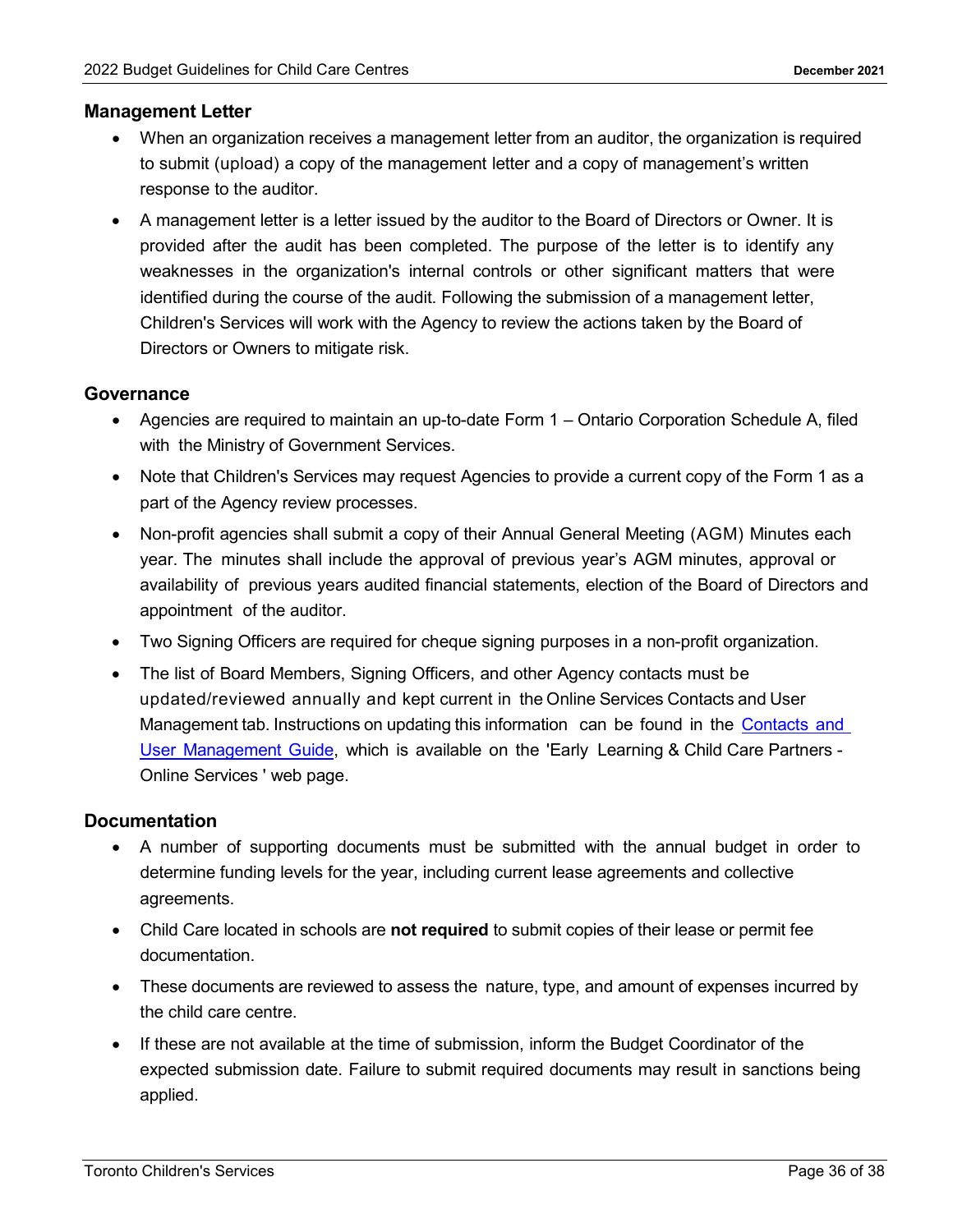As per the Agency's Service Agreement with the City, the Agency must make financial and enrolment records available to City staff upon request. The City may request access to the Agency's records any time during the term of the Agreement and for seven years after the expiry or termination of the Agreement.

#### <span id="page-36-0"></span>**Overpayment and Recovery**

• The Agency must inform their TCS Consultant immediately of any overpayments made by the City and these funds are to be returned to the City within a pre-arranged period. Any overpayment determined through a grant reconciliation shall be returned with a signed reconciliation statement. The grant reconciliation will also be reviewed with the audited financial statements and/or review engagement.

TCS may also determine that a recovery is required through the following:

- T4 analysis
- Audited financial statement analysis (for up to 7 prior fiscal years)
	- o Excess of 10% operating surplus in the fiscal year
	- $\circ$  Accumulated surplus exceeding a reasonable amount that is not being reinvested into child care and early year services
	- o Transactions not funded by the City, including Dividends
	- o Underspent funding related to Every Child Belongs (Special Needs Resource) programs, EarlyON & Indigenous-Led (Journey Together) programs in their fiscal year
- Inconsistent operating capacity resulting in General Operating Funding change or General Operating Funding not used in accordance with the guidelines and/or Implementation Plans, if applicable
- Per diem recovery (when TCS determines an Agency's per diem is higher than their public fee)

Any expenses not funded by the city as mentioned in this guideline will decrease the expense and increase the surplus leading to a potential recovery to reflect the percentage of city funding to total revenue.

A repayment plan for any recovery is negotiable on an individual location/Agency basis, which considers timely repayment as well as the Agency's ability to pay. TCS may withhold final monthly payments to recover the amount as determined through the recovery calculation.

#### <span id="page-36-1"></span>**Impact of Budget Data on Attendance, Placement, and Payment**

The information that an Agency provides on its days of operation, service offerings and public fees, and capacity and enrolment has a direct impact on the generation of the centre's attendance and attendance reports, placement activities, and the timing and payment of fee subsidy payments.